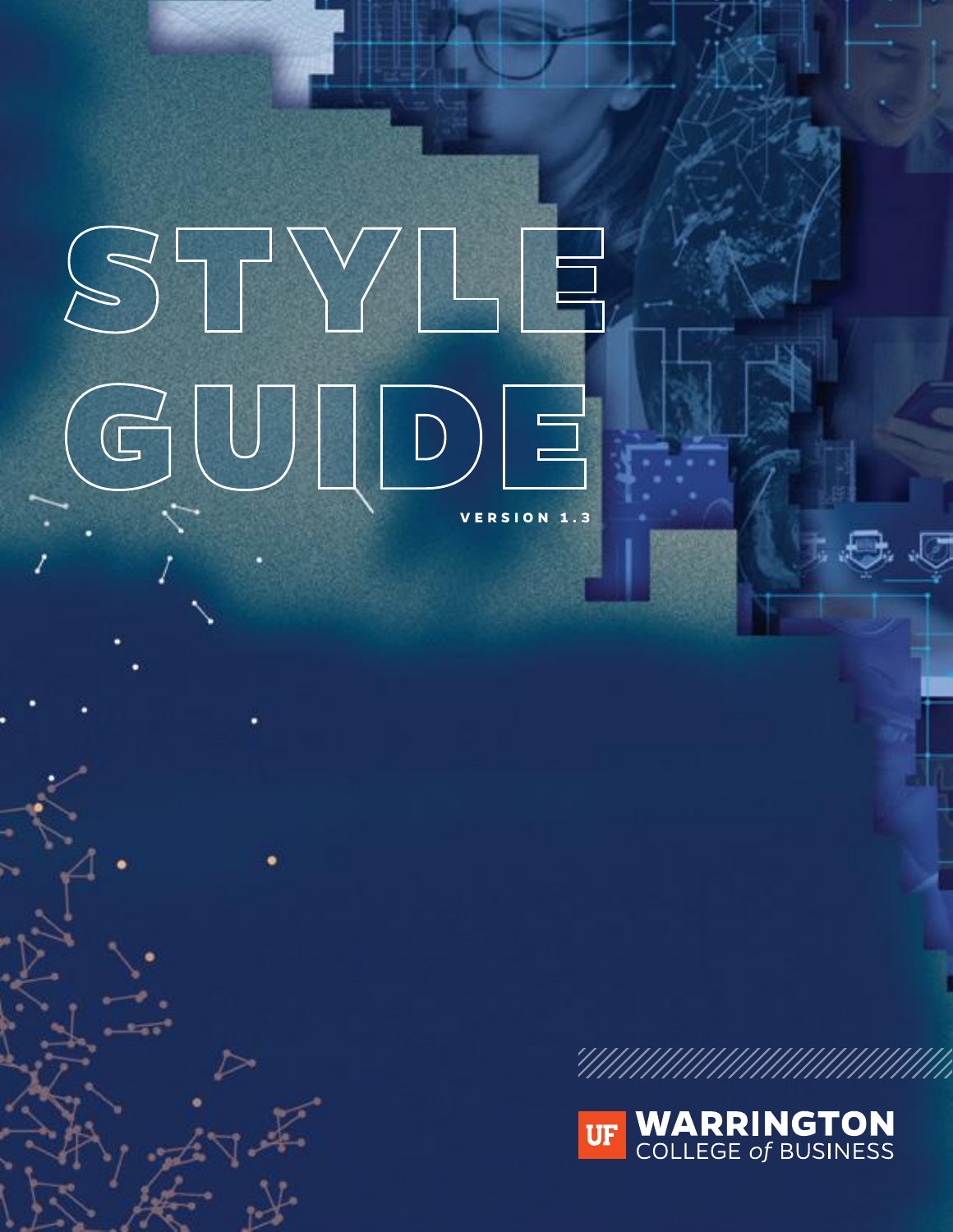**WHAT IS A BRAND**

The more impossible a challenge seems, the harder a Gator will work to overcome it. Whether it's curing blindness, advancing treatments for juvenile diabetes or protecting the orange crop, we approach every day with a singular purpose. One that's bigger than ourselves. Because we are Gators. Always. And we'll pull together, inspire each other and move the whole world forward.

It's more than a sunny disposition. It's the foundation of the University of Florida's brand. As UF continues to gain national preeminence, the new look, feel and tone of the UF master brand and the new brand created for the UF Warrington College of Business reflect our mission to rise in the rankings of public institutions, while influencing a brighter future.

This guide is meant as a supplement to the university's branding style guide. Get familiar with the institution brand tone and elements, as the college's identity is crafted to live within those. For more information on the UF brand and for messaging assets, please visit: http://www.identity.ufl.edu **ABOUT THIS GUIDE**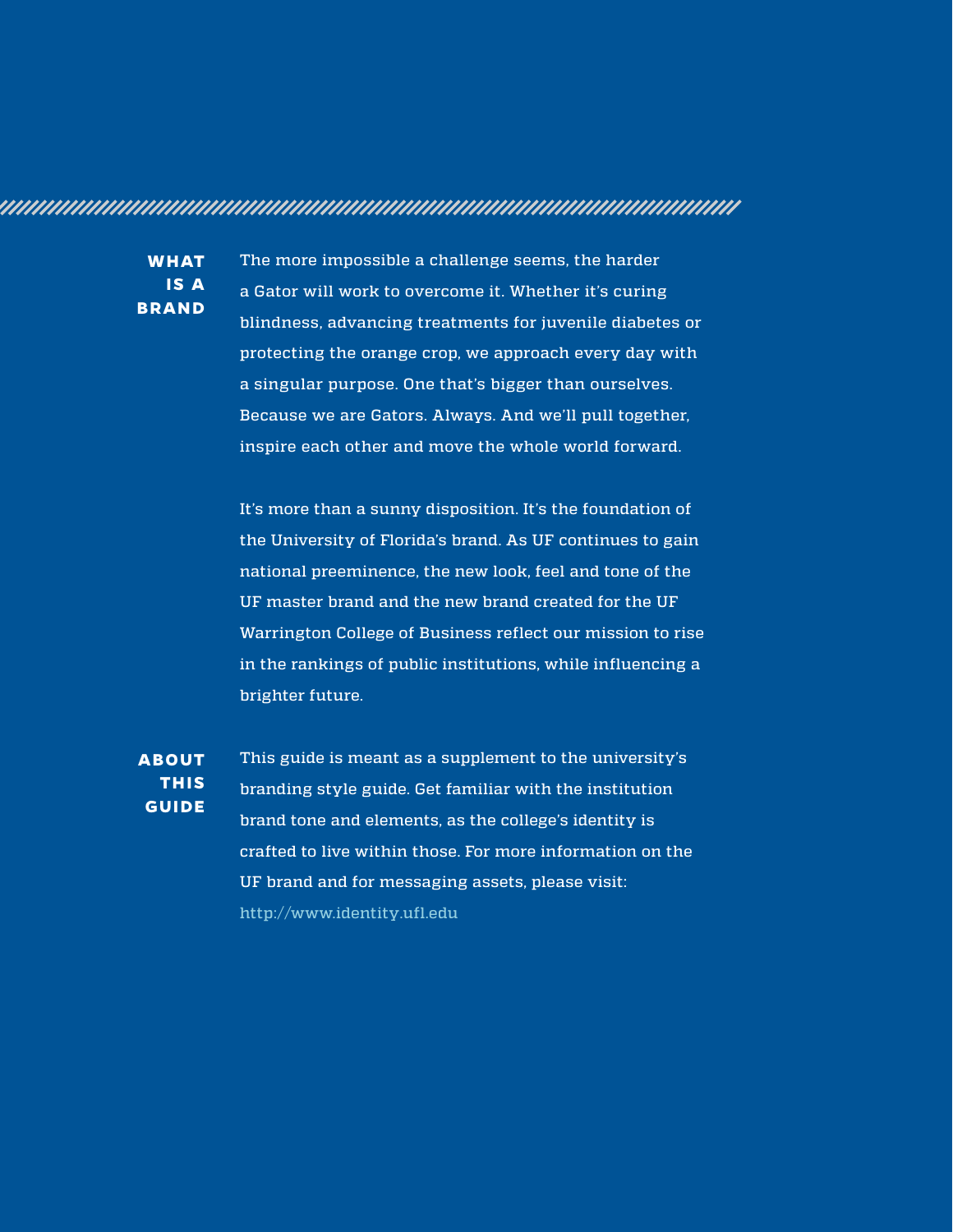#### **UNIVERSITY-WIDE USP**

Starting from a place of truth is a powerful way to position a brand. Just ask Nike, Coca-Cola and Apple, who look at their own company values to establish tight bonds with their consumers. The same relationship applies to university brands like UF. So what's true about us? UF has:

## **MEANINGFUL BREADTH AND DEPTH**

## **SPIRIT OF COLLABORATION**

## **UNRELENTING WORK ETHIC**

Combine these three truths and we have our Unique Selling Proposition (USP)

## **TOGETHER, UNSTOPPABLE.**

The USP should serve as an internal code, not for external messaging.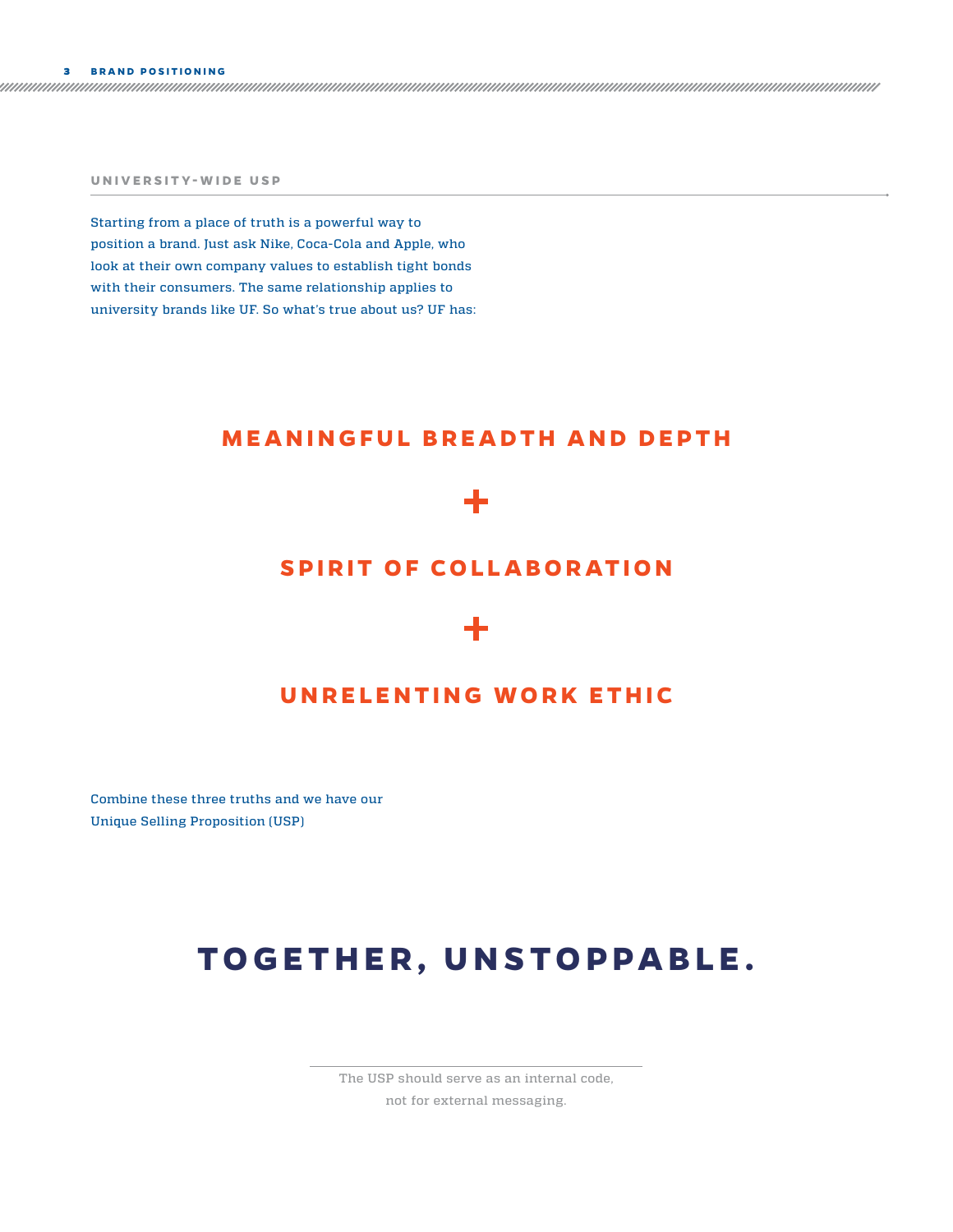**COLLEGE-SPECIFIC INSIGHT**

Warrington is comprised of experienced faculty and staff, strong competition, and successful placements. Boiled down to its core principles, Warrington is defined by:



## **P E R F O R M A N C E BEYOND MEASURE.**

This should be used for internal audiences as a platform for messaging, not a headline or tagline.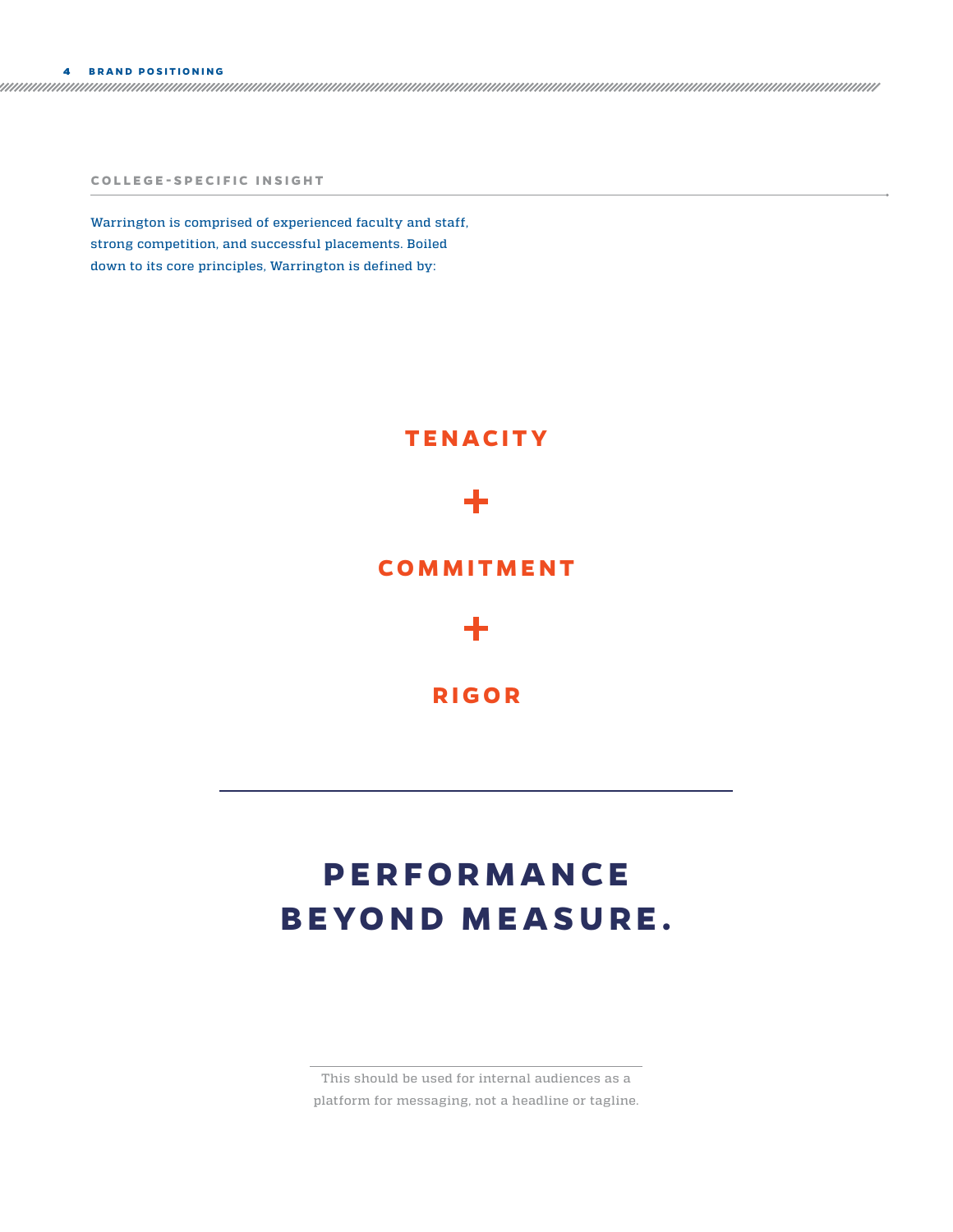#### **RATIONALE**

The rationale is a mission statement that defines the college and its people. It provides the tonal framework for the messaging direction and inspiration to those affiliated with the college.

We earned our way to the top. We outperform because we outprepare and are bred on real-world achievement. We run the gauntlet, face an education by fire, come out ahead and hit the ground running. This momentum carries us into top placements—from graduates to CEOs to benefactors. Because we know the true value of success comes from helping each other succeed. And the true measure of legacy is working for a world bigger than ourselves.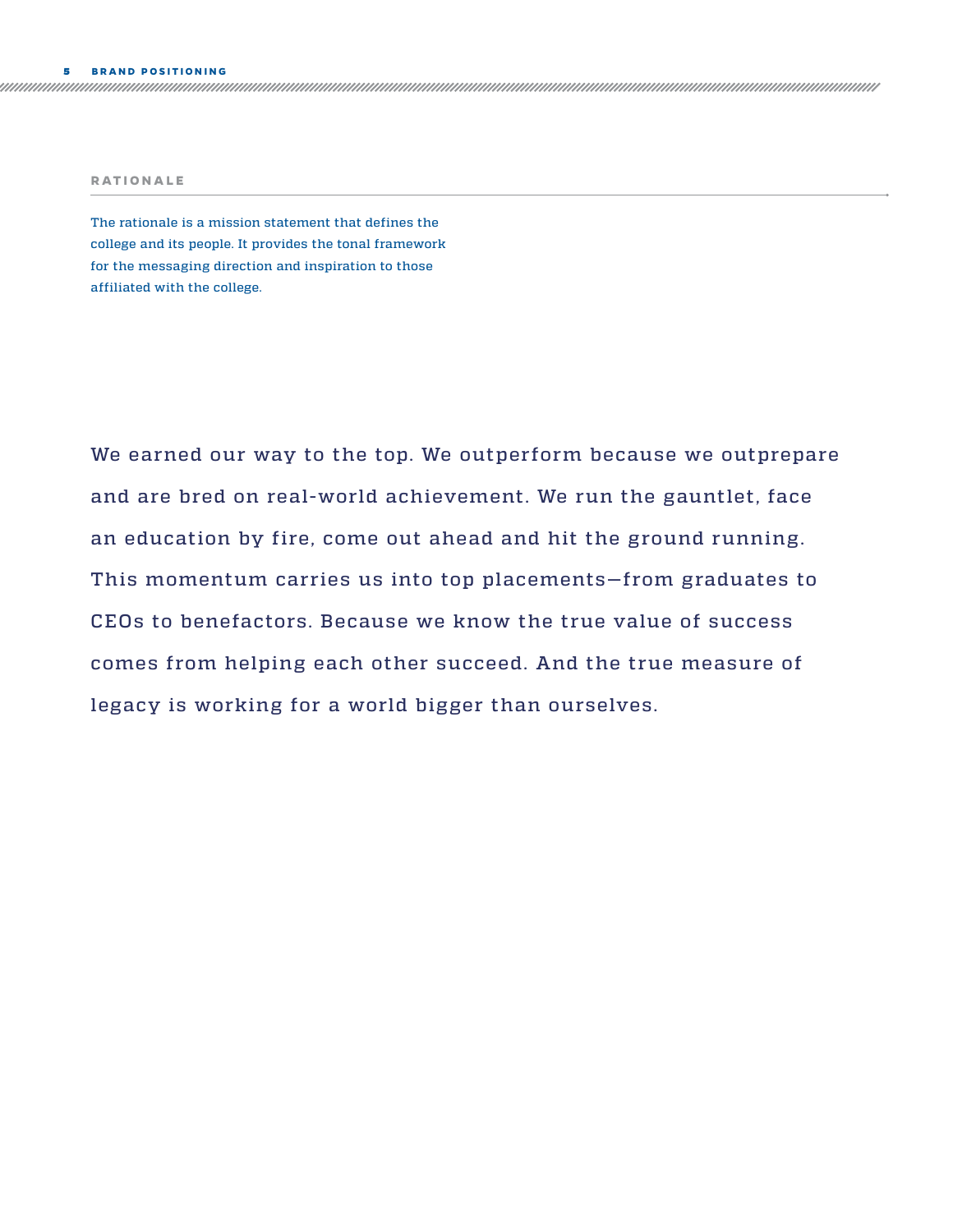#### 6 **BRAND POSITIONING**

#### **TONE WORDS**

We've established a set of tone words that not only reflect the university's USP "Together, Unstoppable," but also embody the college's unique position on campus. However, the degree to which the audiences feel them should vary. Think about putting these personality traits or tone words on an equalizer that allows you to dial up or dial down certain elements based on the audience being addressed.

#### **TRADITIONAL**



#### **WORKING PROFESSIONAL**



#### **EXECUTIVE**



**ONLINE**

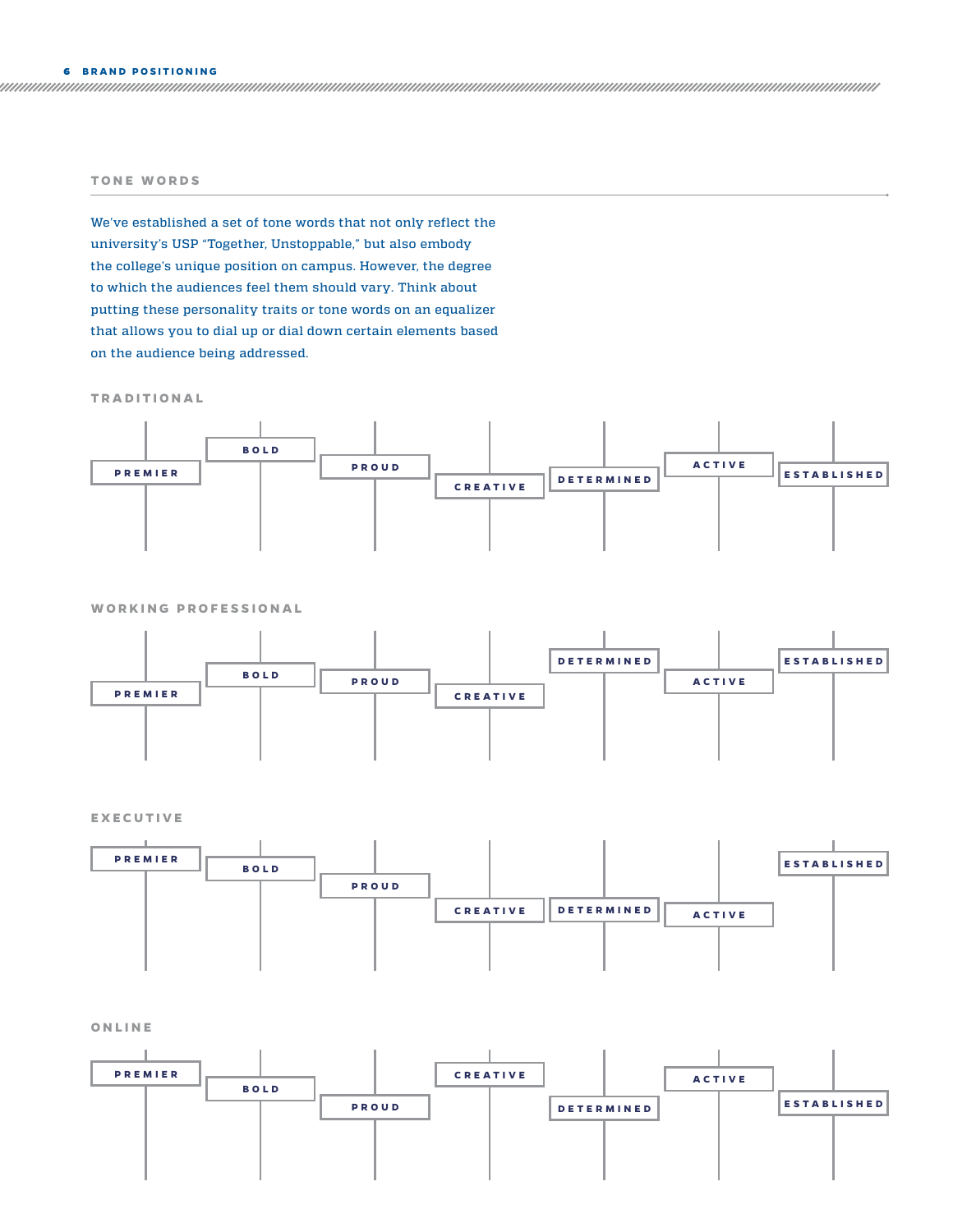#### **COPY TONE**

The copy tone for the college should feel confident, driven, premier and empowering. We are motivated by the people we help, so finding ways to attach that motivation to how we speak about our pursuits enriches our messaging.

#### **SAMPLE HEADLINE**

## IT'S MORE THAN THE COMMUNITY YOU BUILD, IT'S THE ONE YOU COME FROM.

Here we took the idea that, at its core, real estate is about building communities and turned it around to highlight one of Bergstrom's strengths: its own connected community. Playing in the realm of the tone words of bold, premier and active, the line communicates the brand's commitment to community and brings to life ideas established in the rationale.

#### **SAMPLE BODY COPY**

From our drive to compete to our willingness to contribute, Fisher grads share a commitment that's not just learned—it's lived. Because where others are satisfied, we dig deeper. While they go off to find their measure, we've already found ours. We've earned our place and emerge ready to put up numbers. It's why a 98% placement and 75% CPA exam passing rate aren't good, they're a good start. Why we have an undergrad program ranked 6th and CEOs committed to giving back. It's what happens when you deal with elite talent without the ego, because when you spend your time in great company, it's not long before you're running one.

Hitting on the tone words of established, bold and determined, this piece makes use of alliteration and repetition to develop a strong cadence and a confident, but not elitist flow. Rather than just listing a bunch of statistics, we're able to incorporate them into a cohesive narrative. And always leave on a strong note, thinking of the final sentence almost like another impactful headline.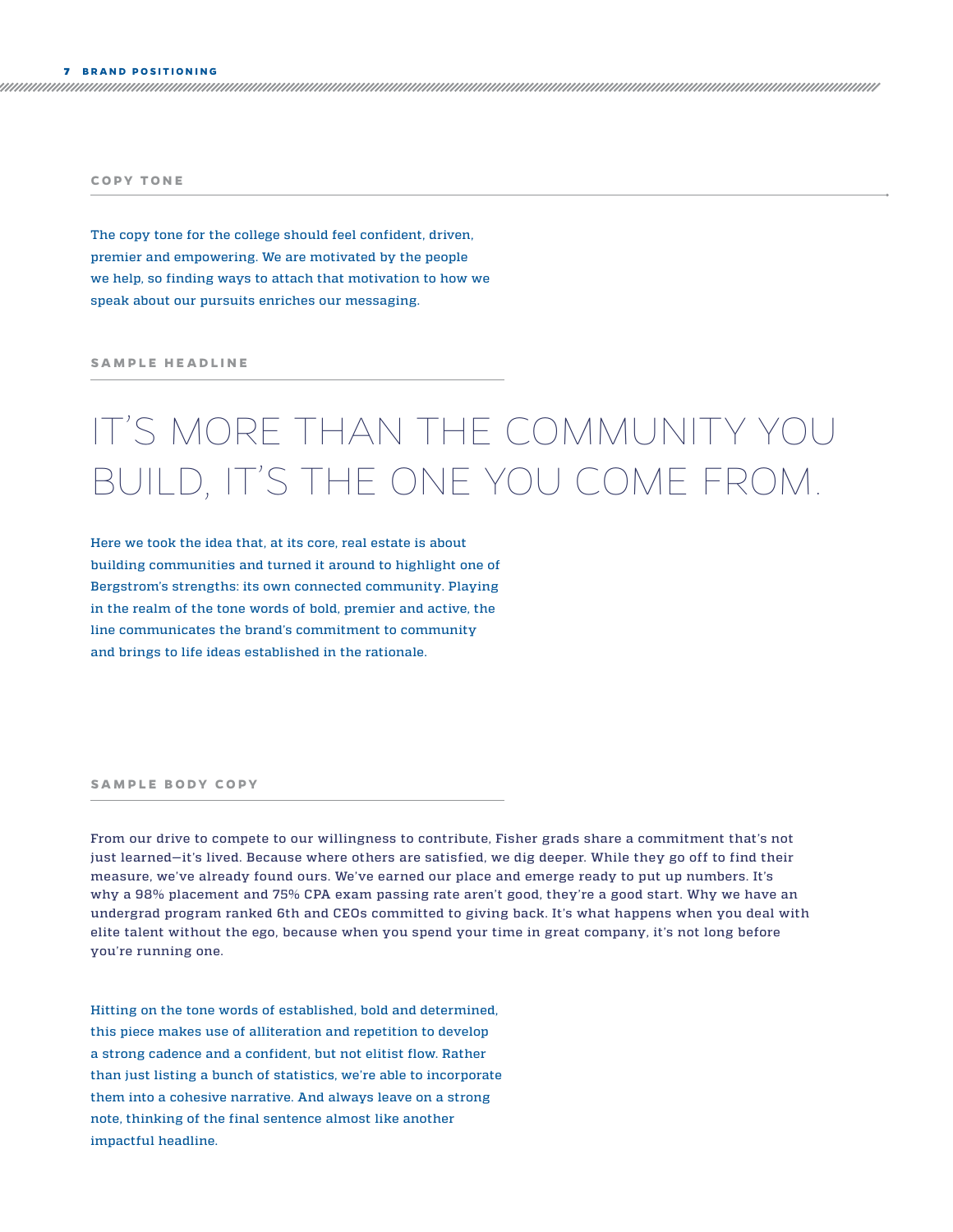In an effort to streamline the way we talk about our components (schools, departments, programs and centers) at Warrington, a set of naming standards has been developed to ensure consistency and clarity in messaging for both display and body copy usage.

**D I S P L AY**

Standard display for the overall Warrington brand.



When focusing on schools, the component is displayed in the primary position, with the school name emphasized, while Warrington is secondary.







Departments, programs or research centers are displayed in a similar manner, offering a donor recognition modifier for endowed units.



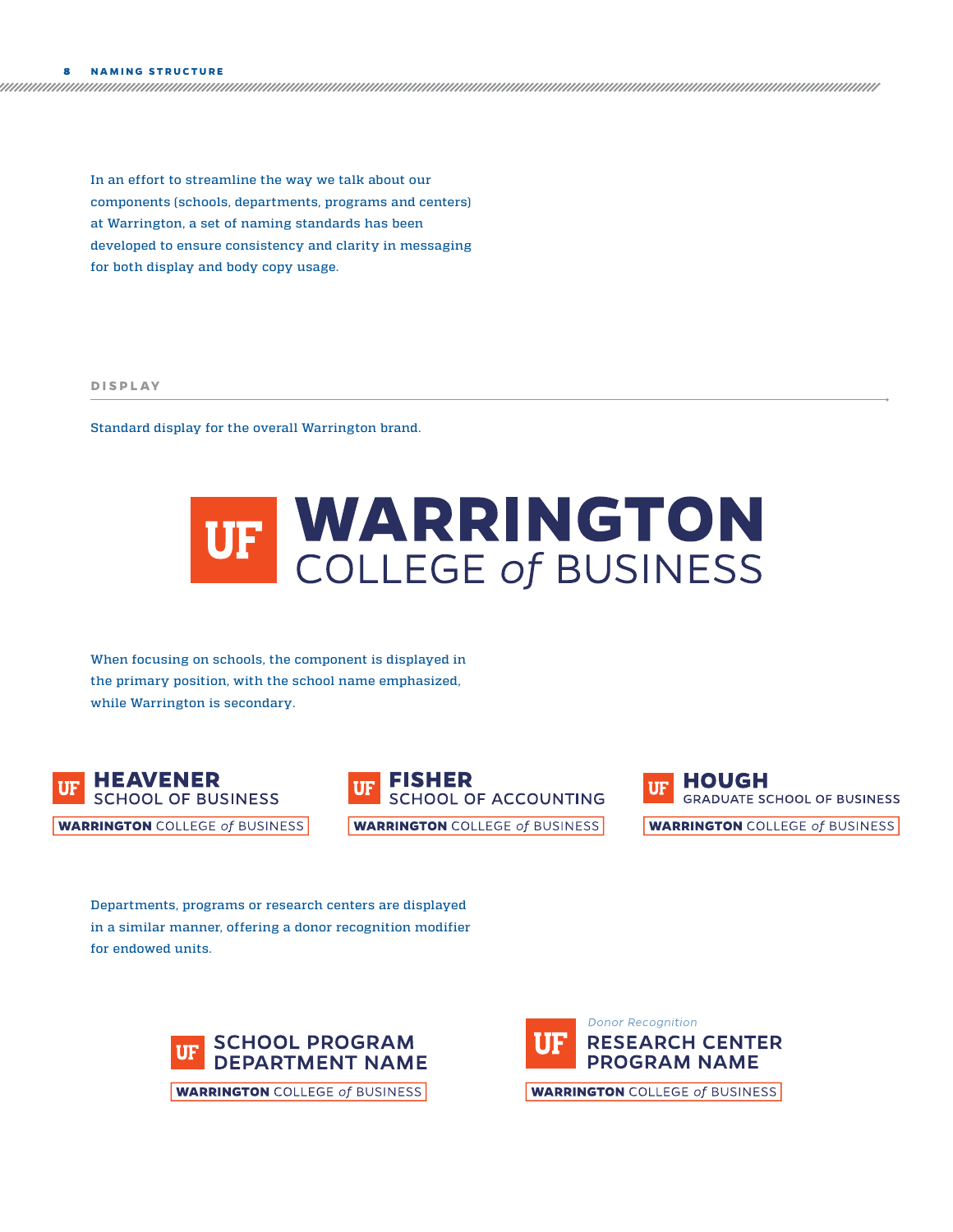**D I S P L AY E X A M P L E S**



**WARRINGTON** COLLEGE of BUSINESS

#### **ENTREPRENEURSHIP UF & INNOVATION CENTER**

**WARRINGTON** COLLEGE of BUSINESS



**WARRINGTON** COLLEGE of BUSINESS

**USAGE**

Logos should not be altered without help from the Marketing & Communication Services Team. All elements of the logo should be present *(UF block, unit name and Warrington block)*.





CORRECT **INCORRECT INCORRECT**

**HEAVENER SCHOOL OF BUSINESS**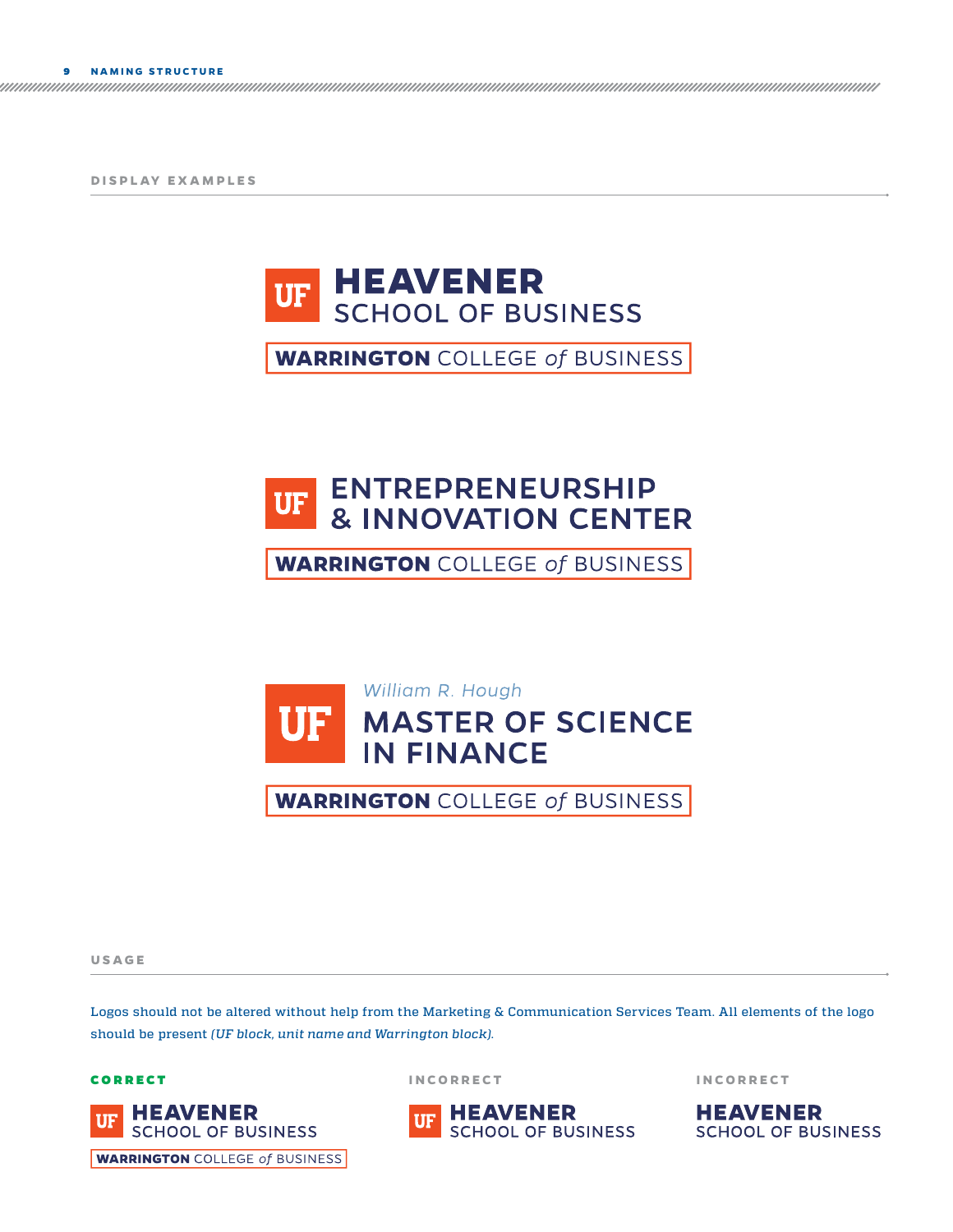**IN BODY COPY**

When the subject matter of a communication is used in body copy, the first reference utilizes the full nesting structure, and subsequent references use only the component's common name or full name.\*

**EXAMPLE: One Component Level**

It's not just who you know, but how well you know them—and how well they know you. At Bergstrom Center for Real Estate Studies at the UF Warrington College of Business you'll build connections and gain experience now that others might develop in a year or two. As one of the only centers of its kind, the Bergstrom Center measures applied research against real-world experience so we can be uniquely prepared for the most competitive market in business.

**EXAMPLE: Two Component Levels**

It's not just who you know, but how well you know them—and how well they know you. At the Nathan S. Collier Master of Science in Real Estate at Hough Graduate School of Business at the UF Warrington College of Business, you'll build connections and gain experience now that others might develop in a year or two. The Collier MSRE measures applied research against real-world experience so we can be uniquely prepared for the most competitive market in business.

> Note: if the Warrington logo is on communication, there is no need to mention Warrington in the body copy.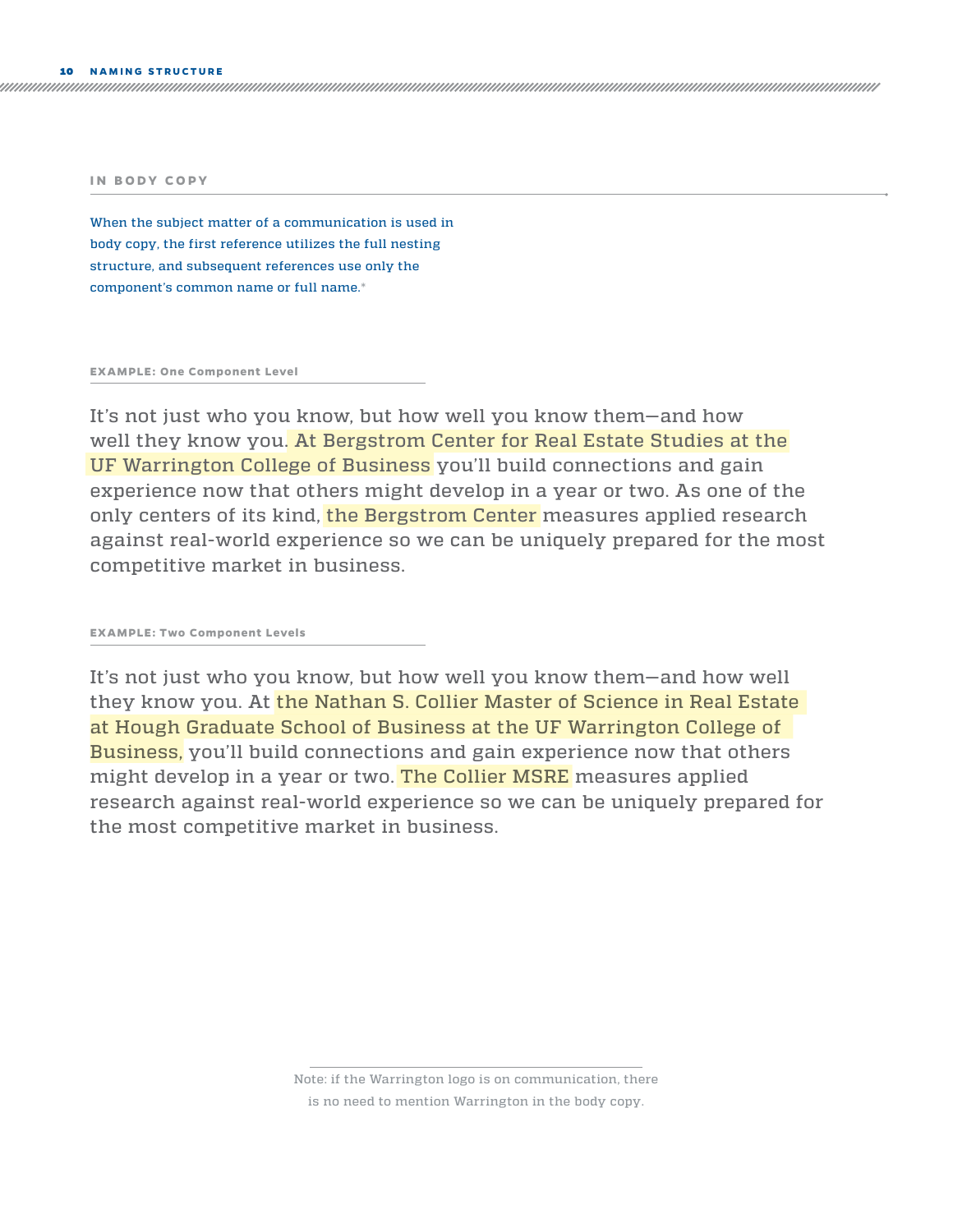#### **TYPEFACES**

As the primary UF master brand typeface, Gentona is often used in headlines, but can also be used throughout. It is a modern, clean, sans serif with a touch of humanity. Its varying weights, from thin to thick, provide dynamic variations to grab the attention of different audiences.

The UF master brand secondary typeface, Quadon, is used only in body copy and call-outs as a compliment to bold Gentona headlines.

Refrigerator Deluxe, the Warrington brand tertiary typeface, is used when a condensed font is necessary.

For further information regarding the UF master brand typography including additional font weights, styles and obtaining licenses, please contact:

Jim Harrison, Director, Creative Services jim.harrison@ufl.edu | 352.846.3903

#### **GENTONA**

#### **QUADON**

Thin *Thin Italic* Extra Light *Extra Light Italic* Light *Light Italic* Book *Book Italic* Medium *Medium Italic* **Semibold** *Semibold Italic*  **Bold** *Bold Italic* **Extra Bold** *Extra Bold Italic* Heavy *Heavy Italic*

Thin *Thin Italic* Light *Light Italic* Regular *Italic* Medium *Medium Italic* **Bold** *Bold Italic* **Extra Bold** *Extra Bold Italic* **Ultra Bold** *Ultra Bold Italic* Black *Black Italic* Heavy *Heavy Italic*

#### **REFRIGERATOR DELUXE**

Light Regular **Bold** Heavy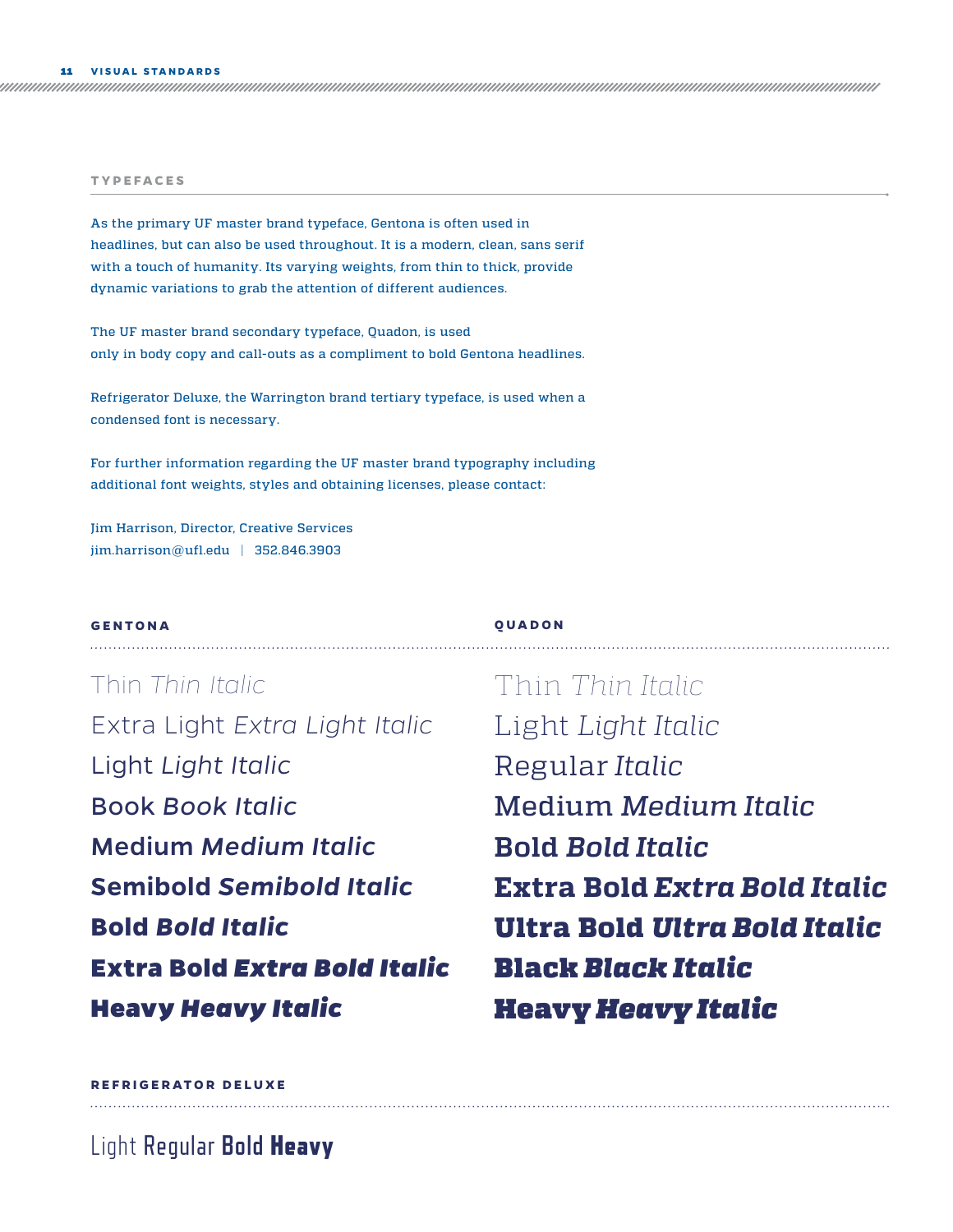#### 12 **VISUAL STANDARDS**

#### **HEADLINES**

Two different headline styles are available to use depending on audience and desired tone. Headlines set in Gentona Thin represent a refined and premier tone while the Gentona Heavy outlined treatment is more active and bold.

## HEADLINE



Gentona Thin, all caps

Gentona Heavy, all caps, outlined fill color transparency

#### **SECONDARY HEADLINES**

Subheads can precede and set up, or follow and support headlines.

## **SECONDARY HEADLINE**

Gentona Bold, all caps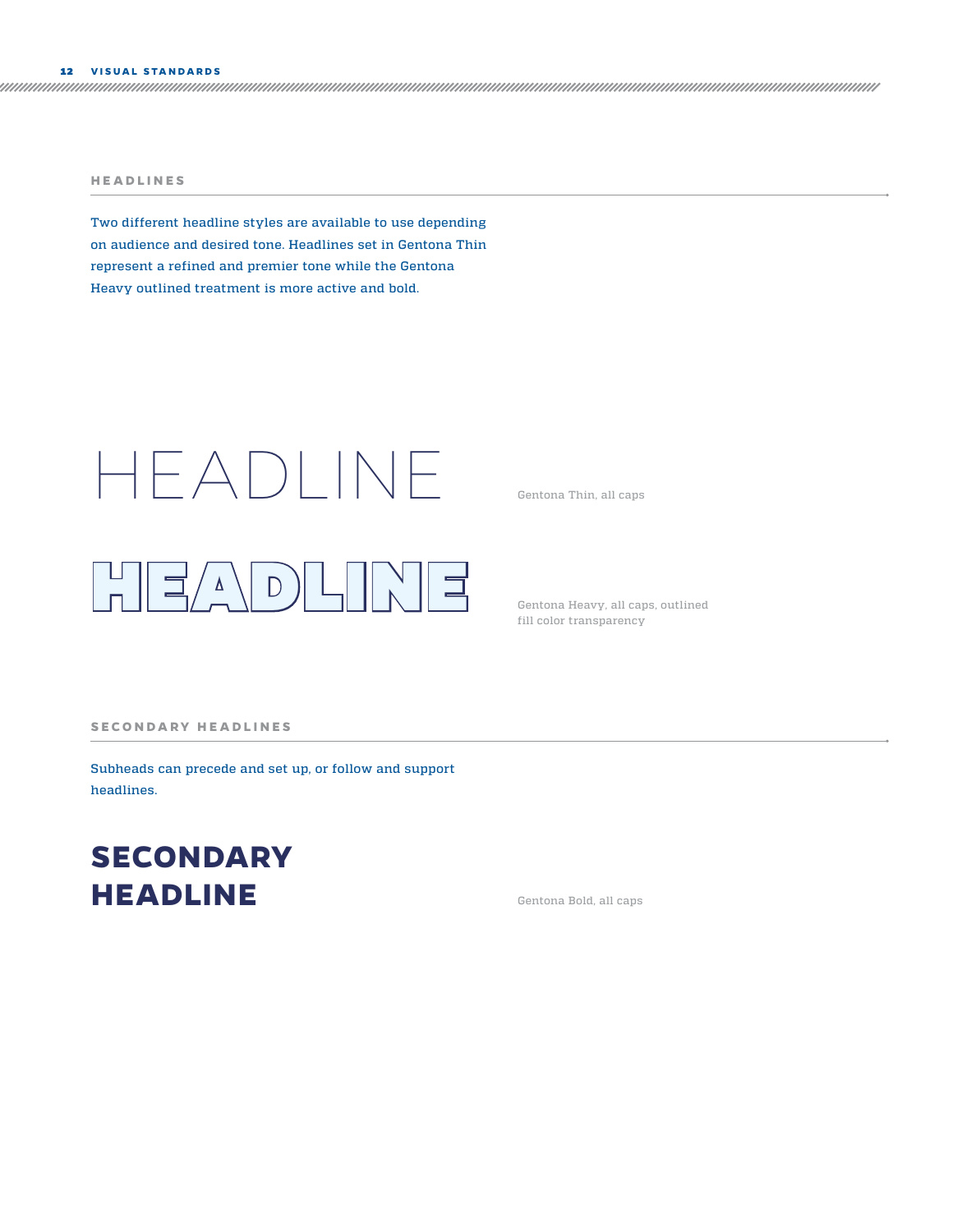**BODY COPY**

Body copy is set in Quadon Medium.

As a Warrington graduate, you'll learn that limitations are only fuel for motivation. That the only path in front of you will be the one you forge—one where expectations become starting points and laurels are home grown. You'll see that when you pair our experience with your drive, we can build something greater than the sum of our parts.

Quadon Medium, kerning: 60

#### **CAPTIONS AND CALLOUTS**

Captions are set in a hierarchy of Gentona Bold, Bold Italic and Medium Italic.

#### **KIM KAUPE BSBA** *FOUNDER ZINEPAK*

Gentona Bold, all caps, kerning: 300 Gentona Bold, italic, all caps, kerning: 300 Gentona Medium, italic, kerning 100

*Sec u red \$ 7 2 5 ,0 0 0 i n f u n d i n g o n S h a rk Ta n k*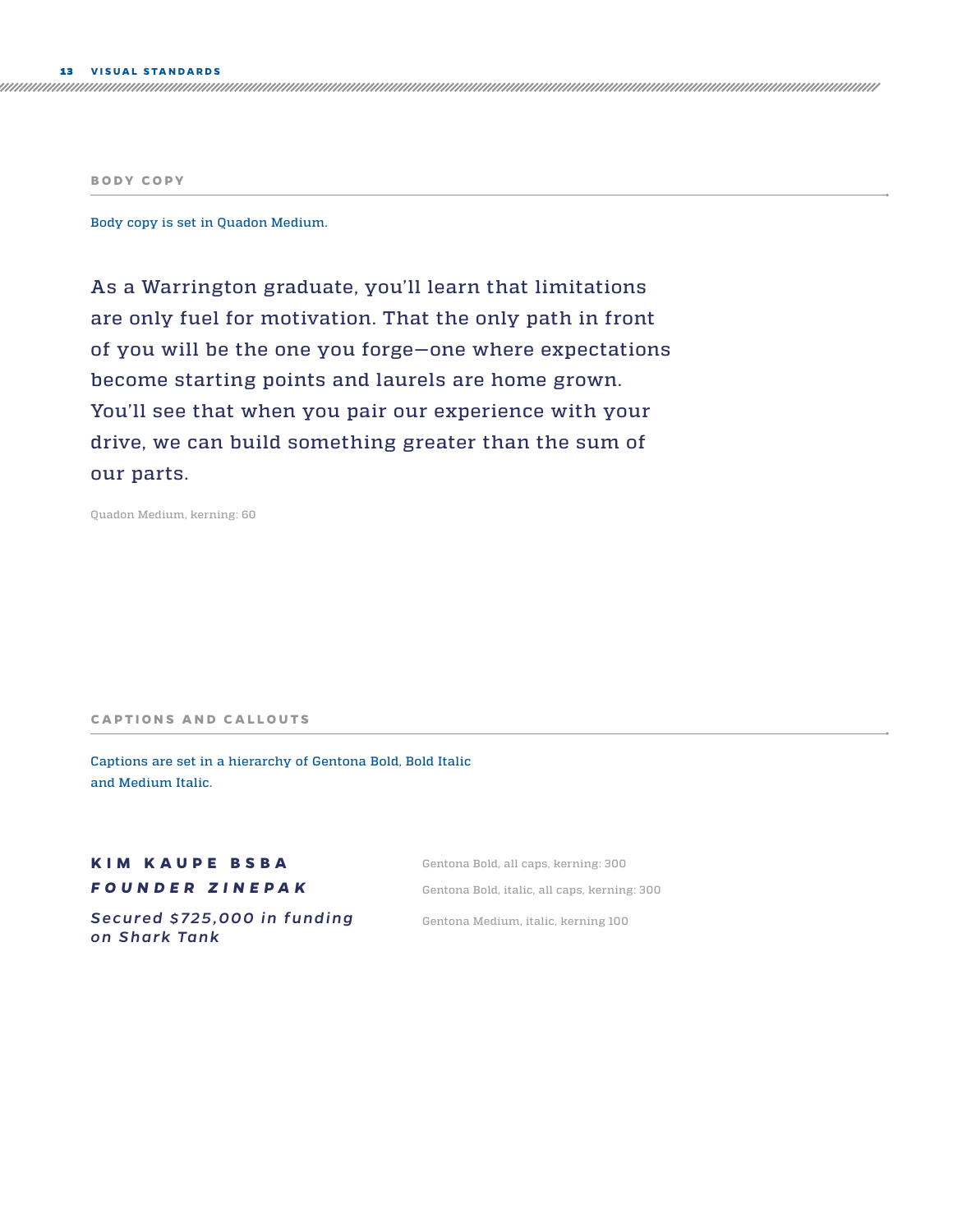#### 14 **VISUAL STANDARDS**

#### **COLOR PALETTE**

By working in tandem with and building on the university's colors, the Warrington brand provides a focused color palette for promotion of the college.

#### **UNIVERSITY PRIMARY COLOR PALETTE**

| <b>PMS 172</b>     | <b>PMS 287</b>      |
|--------------------|---------------------|
| <b>COM70Y100KO</b> | C 100 M 60 Y 0 K 20 |
| R 255 G 74 B 0     | R 0 G 33 B 165      |

#### **WARRINGTON COLOR PALETTE**

| <b>PMS 2757</b>     | <b>PMS 292</b>            |                   |                          |                     |                    |
|---------------------|---------------------------|-------------------|--------------------------|---------------------|--------------------|
| C 95 M 90 Y 35 K 25 | <b>C 60 M 30 Y 10 K 0</b> | C 35 M O Y 5 K 5  | <b>C 8 M 33 Y 50 K O</b> | C 25 M 17 Y 15 K 30 | C 25 M 17 Y 30 K 0 |
| R 45 G 49 B 95      | R 108 G 155 B 195         | R 154 G 210 B 225 | R 233 G 178 B 132        | R 143 G 148 B 154   | R 193 G 195 B 178  |
|                     |                           |                   |                          |                     |                    |

Blue spectrum and the state of the state of the state of the Neutrals Neutrals

#### **C 0 M 85 Y 100 K 0**

Warrington CMYK orange variant *(+15 Magenta vs. UF CMYK Orange)*

Warrington's orange CMYK variant draws out the richness of the UF orange pantone and RGB.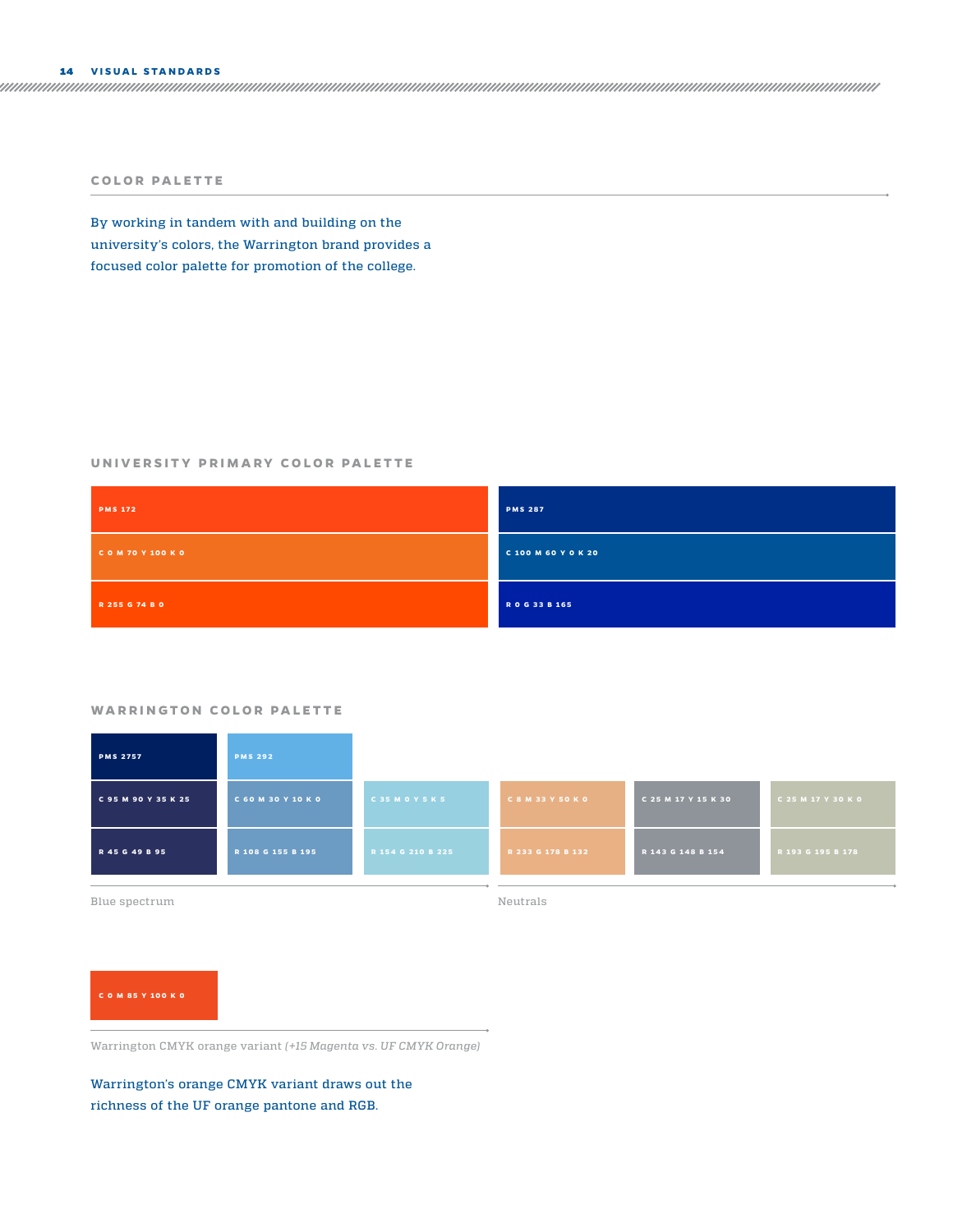#### **SOCIAL MEDIA**

Social media at the UF Warrington College of Business is a communications vehicle used to develop and strengthen relationships with prospective students, current students, alumni, employers, companies, peers, etc.

#### **ACCOUNT NAMING**

In an effort to strengthen the Warrington and UF brands, standards have been developed to ensure consistency and clarity across social media platforms.

An important social media branding element is the account name. When naming an account, include the component name along with the letters "UF," in keeping with UF social media policy.

## **EXAMPLE** UF Heavener School of Business

Outside audiences may not be familiar with acronyms used to reference components, thus spell out component names wherever technically possible.

## **EXAMPLE** UF Bergstrom Real Estate Center **UFBREC**

Wherever possible, maintain consistency in account names across all social media platforms.

## **EXAMPLE** Facebook: UF Warrington College of Business Twitter: UF Warrington (@UFWarrington)

For further information regarding Warrington social media support, please contact:

Laura Vickery, Social Media Manager laura.vickery@warrington.ufl.edu | 352.273.2017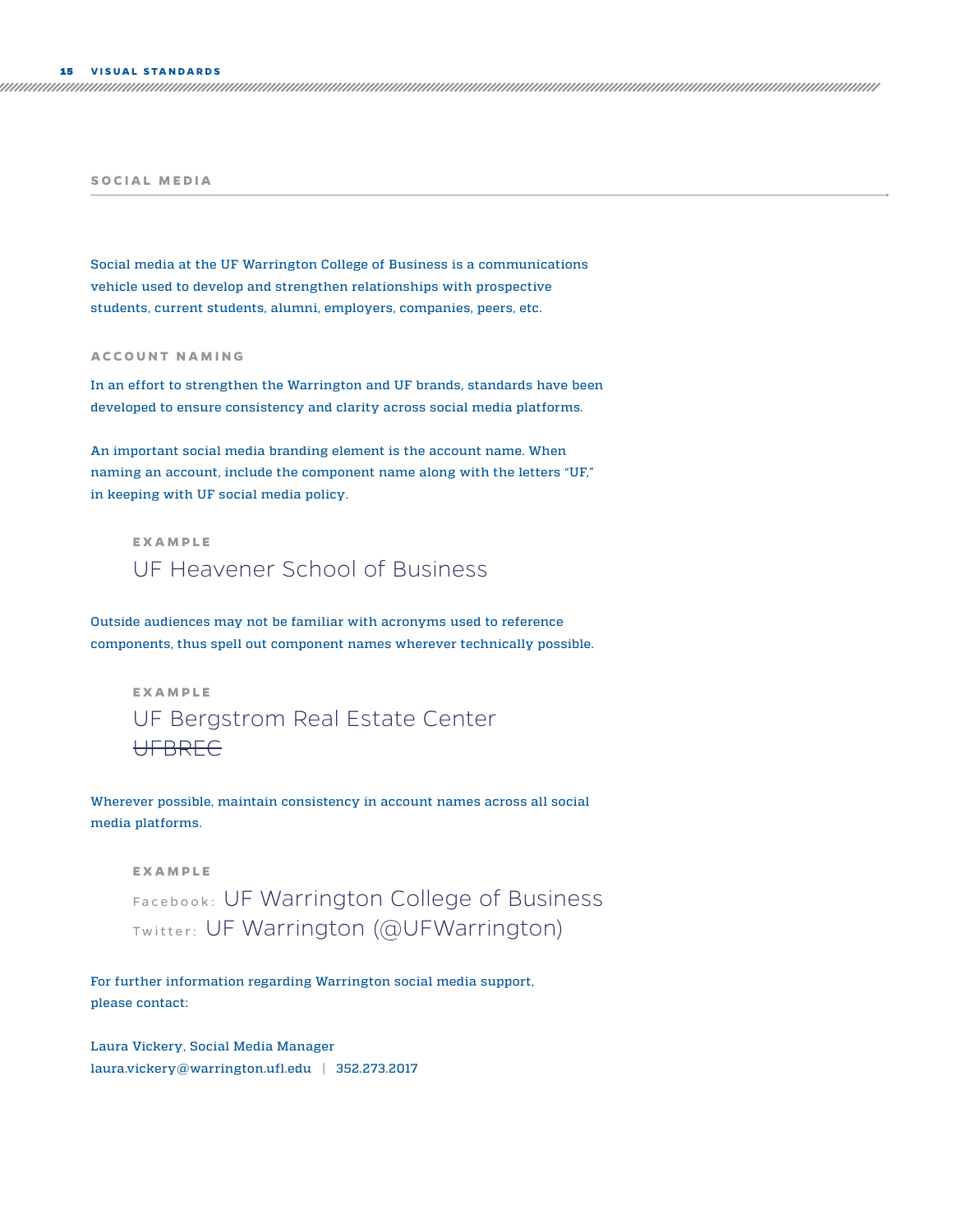#### **SOCIAL MEDIA**

#### **AVATA R S**

Another important social media branding element is the avatar. Warrington avatars showcase the connection between Warrington and the University of Florida. Leveraging this relationship will extend credibility and relevance to social media audiences for every school, program, department or center.



Square usage Square usage Square usage Square usage Square usage Square usage Square usage Square usage Square usage Square usage Square usage Square usage Square usage Square usage Square usage Square usage Square usage S

#### **HOUGH ACCOUNTS CENTER ACCOUNTS**





#### **WARRINGTON ACCOUNTS** HEAVENER ACCOUNTS FISHER ACCOUNTS





Square usage Square usage

#### **NON-STANDARD SIZES**

Some social media platforms utilize round or rectangular avatars in one or both of their desktop or mobile versions. Specific avatars are available for these cases.





Round usage (ex. YouTube) Rectangular usage (ex. Linkedin Groups)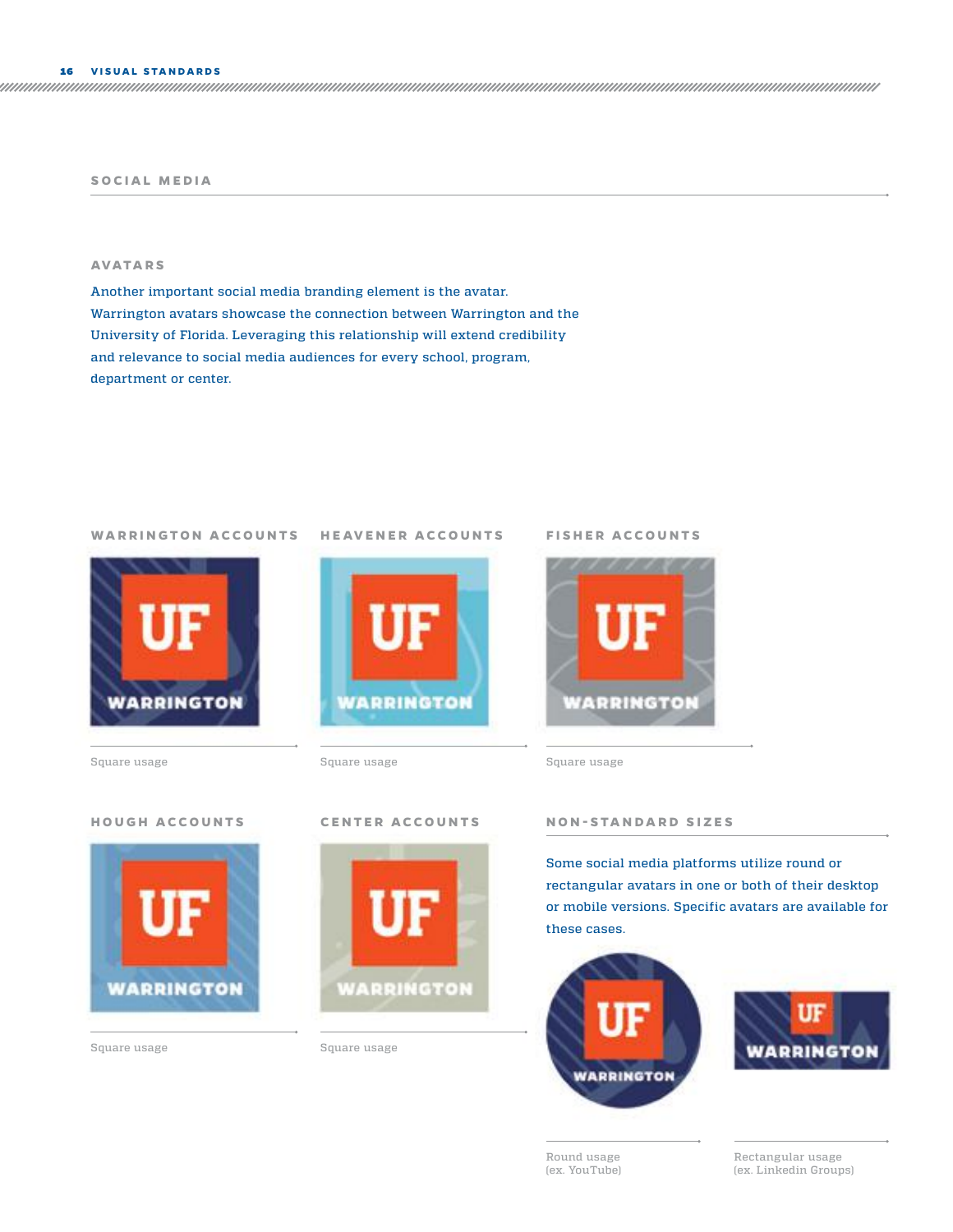#### **PHOTOGRAPHY**

The photography style for Warrington originates in the university's overall approach to subject matter and content. We build upon this by focusing on engaged and active people. The tone of the image should be serious and sharp; color and vibrancy are pulled back without making images dull. Individuals should be portrayed in a moment of discovery or progress. Images of multiple people should show them engaged and active with one another. Try to use photos that have real, candid moments. Avoid static portraiture. A natural smile is always better than a forced one. When selecting images with multiple people, keep diversity of age, race, gender and ability in mind.

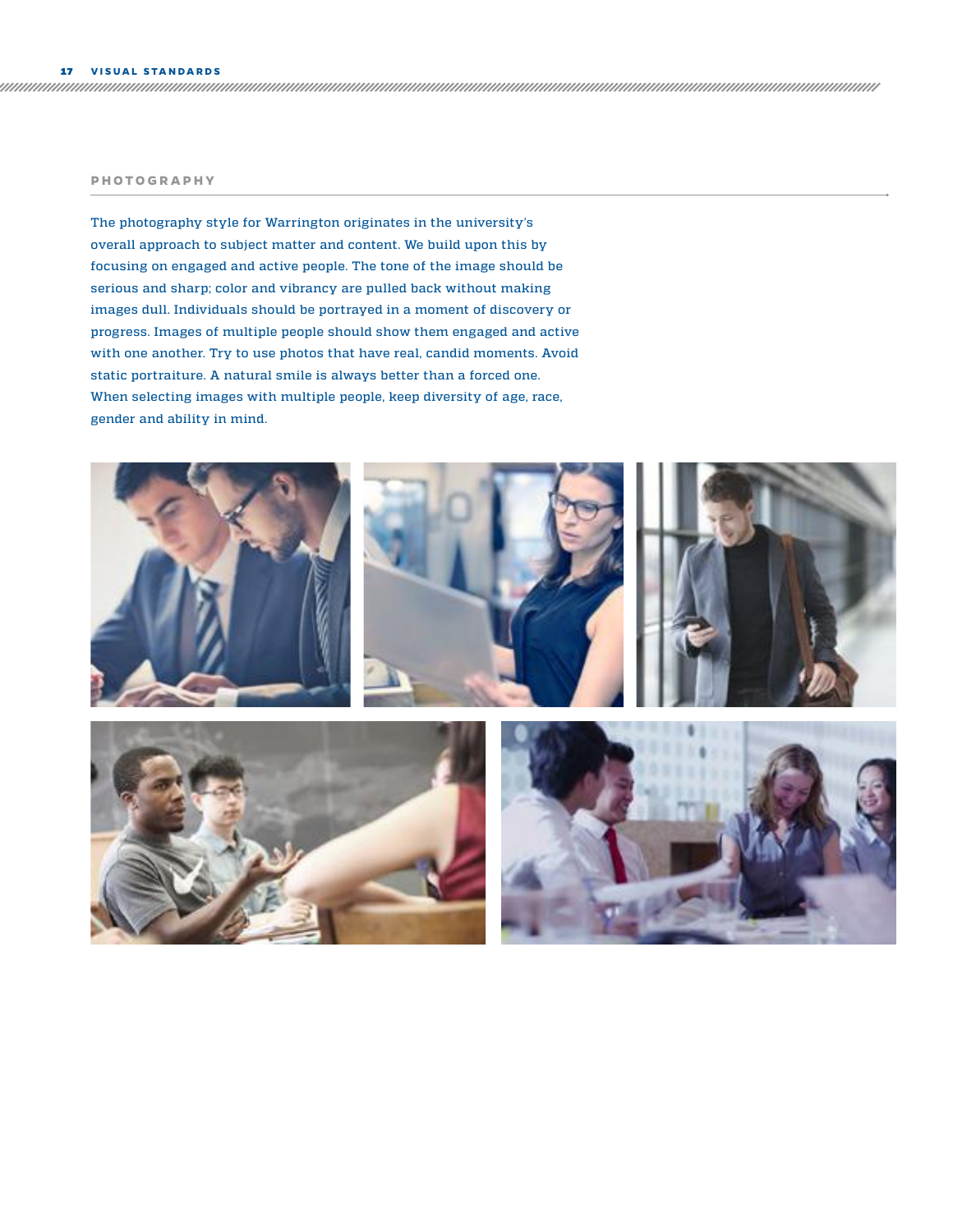#### 18 **VISUAL STANDARDS**

#### **TREATED IMAGERY**

Using background imagery gives a sense of a broader perspective, alluding to the larger purpose of the college and its students. This can be achieved through several image treatments applied to photography, graphics or illustration.



Color filter

Color filter, blur and added grain





Color filter and blur

Color filter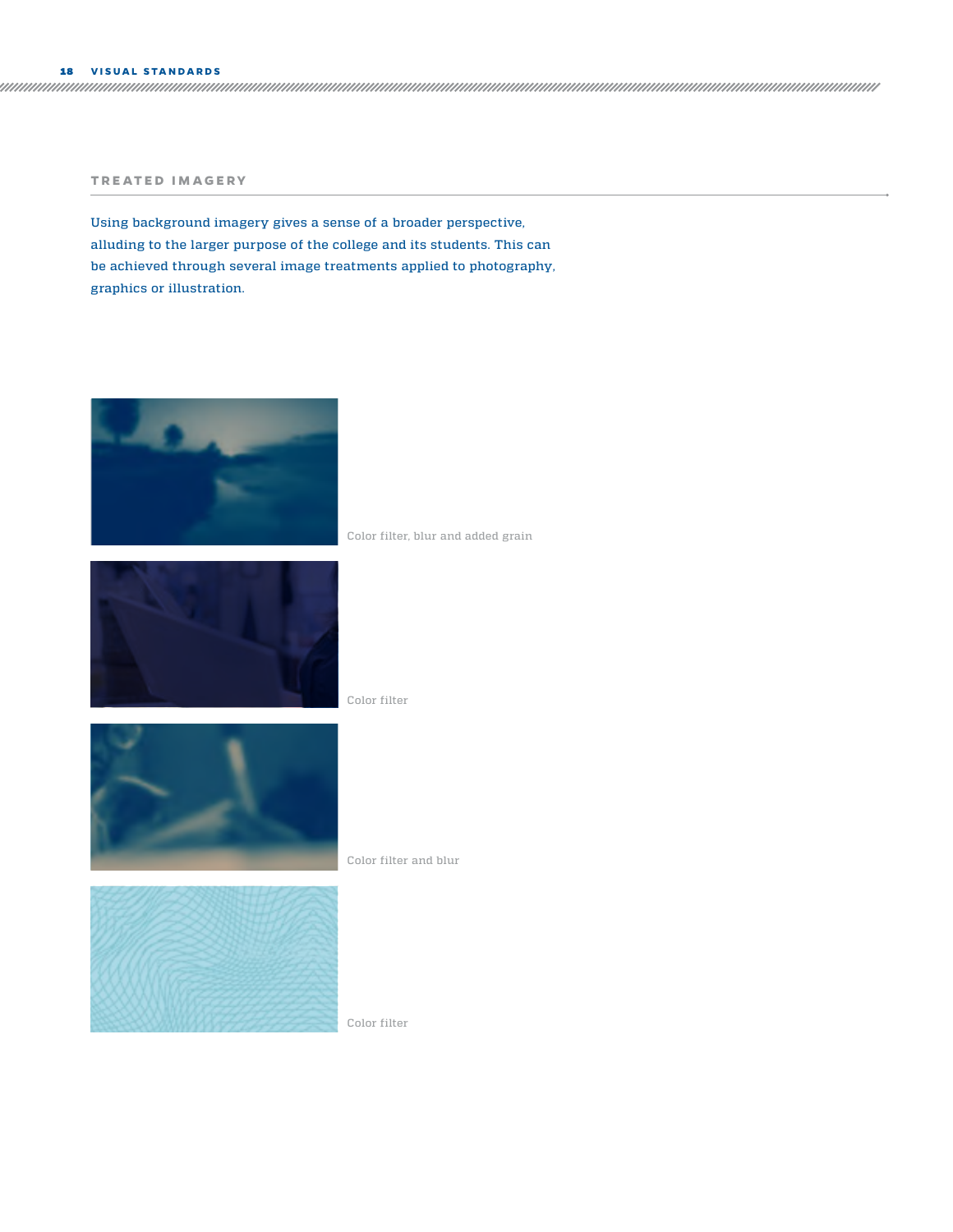#### **GRAPHIC ELEMENTS**

Several graphic elements can be used within the Warrington brand.

#### **ACTIVE NETWORK**

The vast and well–connected resources of the larger Warrington community—students, faculty and alumni—are a key strength of the brand. We represent this quality through our active network imagery.









#### **RULES AND DIVIDERS**

A palette of graphic lines are used to divide space as well as call attention to and embellish copy and imagery.



Thin rule with ball terminal

Hashed rule

Hand drawn rule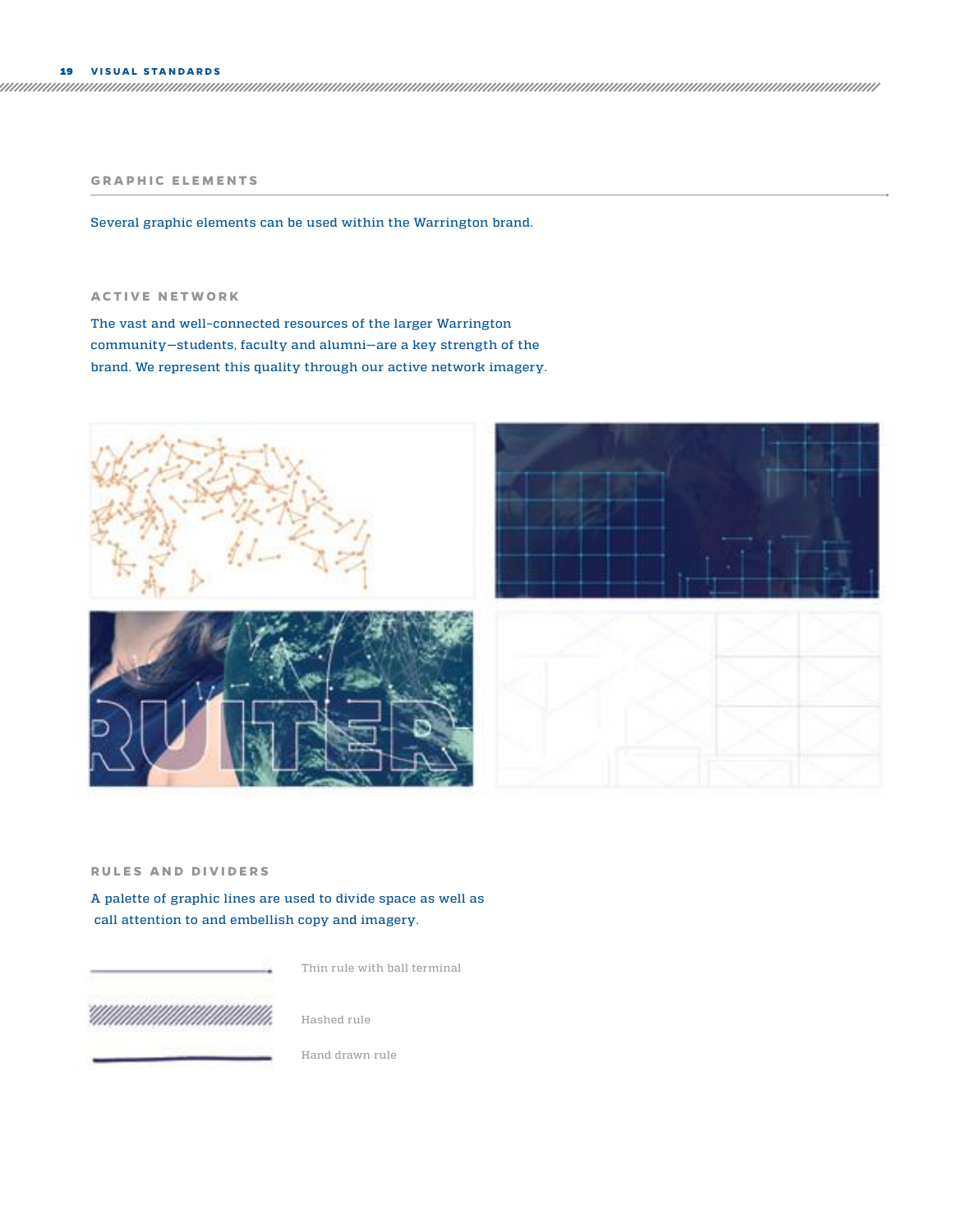#### **GRAPHIC ELEMENTS**

#### **PERSONAL CREST**

The personal crest graphics are born out of the idea that at Warrington we're not resting on our laurels. We're not relying on heritage to make us successful. We're creating our own laurels. Each crest is custom to the student and their own successes. We use these graphics in layouts in three ways; an empty crest represents a student's potential, the elements of a crest represent the process, and a completed crest represents an alumn's success.

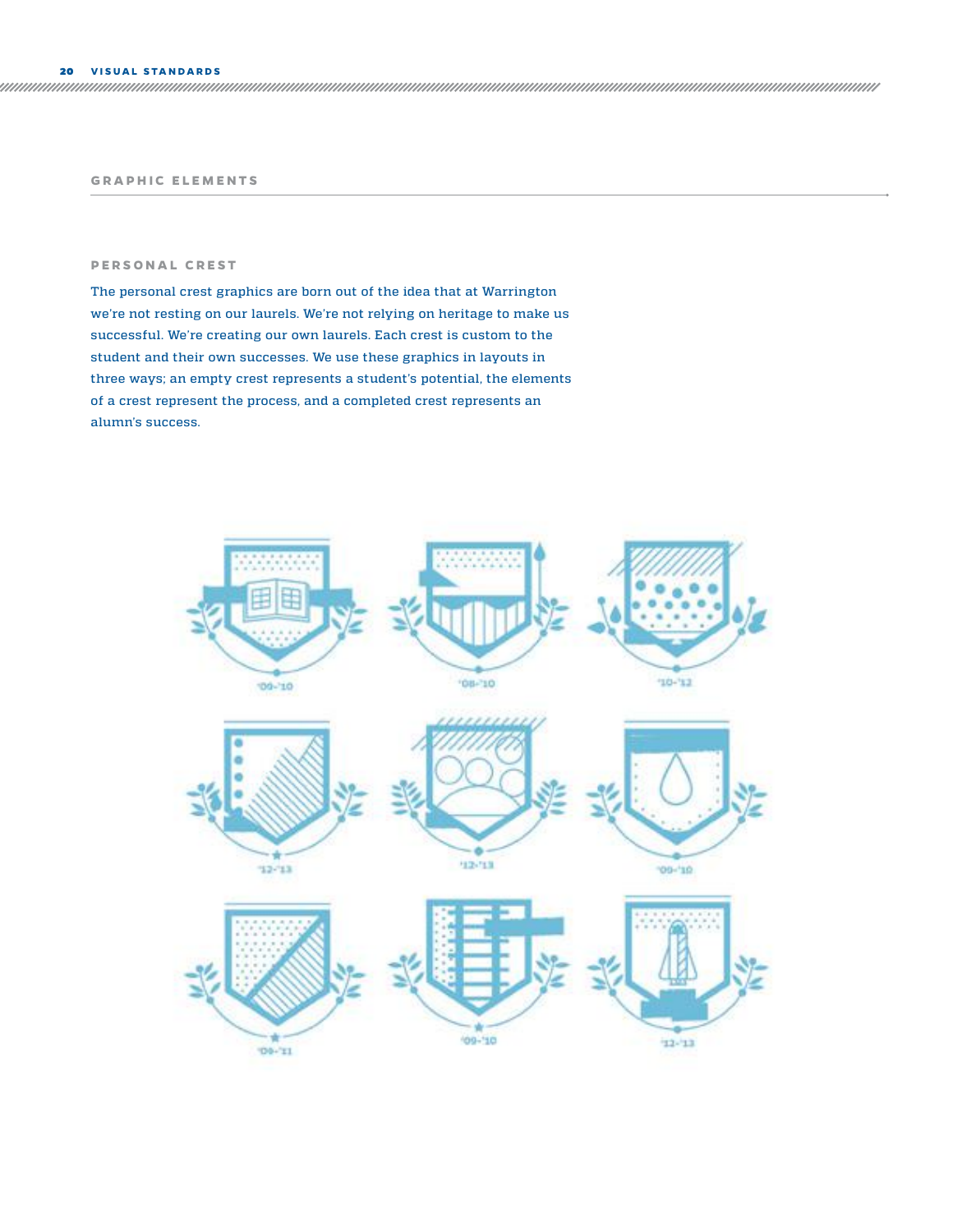#### **GRAPHIC ELEMENTS**

#### **CREST ELEMENTS**

The elements that make up a completed crest are: Degree level (either graduate or undergraduate), School or Program (i.e. Hough School of Finance, Fisher School of Accounting, MBA, etc.), Outcome (the individual's own story) and Personality (customizations made by the individual to represent themselves). Both the Outcome and Personality graphics are meant to be expanded. The graphics shown below are only sample executions of these elements.

**DEGREE LEVEL**



These graphics represent the school, program or center attended by the individual. **SCHOOL OR PROGRAM**



#### **OUTCOMES**

These are sample graphics which could be used to tell an individual's story, for example an alumn who now works for NASA could use a graphic of a shuttle.



#### **PERSONALITY**

These are sample graphics which can represent the uniqueness of each individual and can be set in any arrangement on the crest.

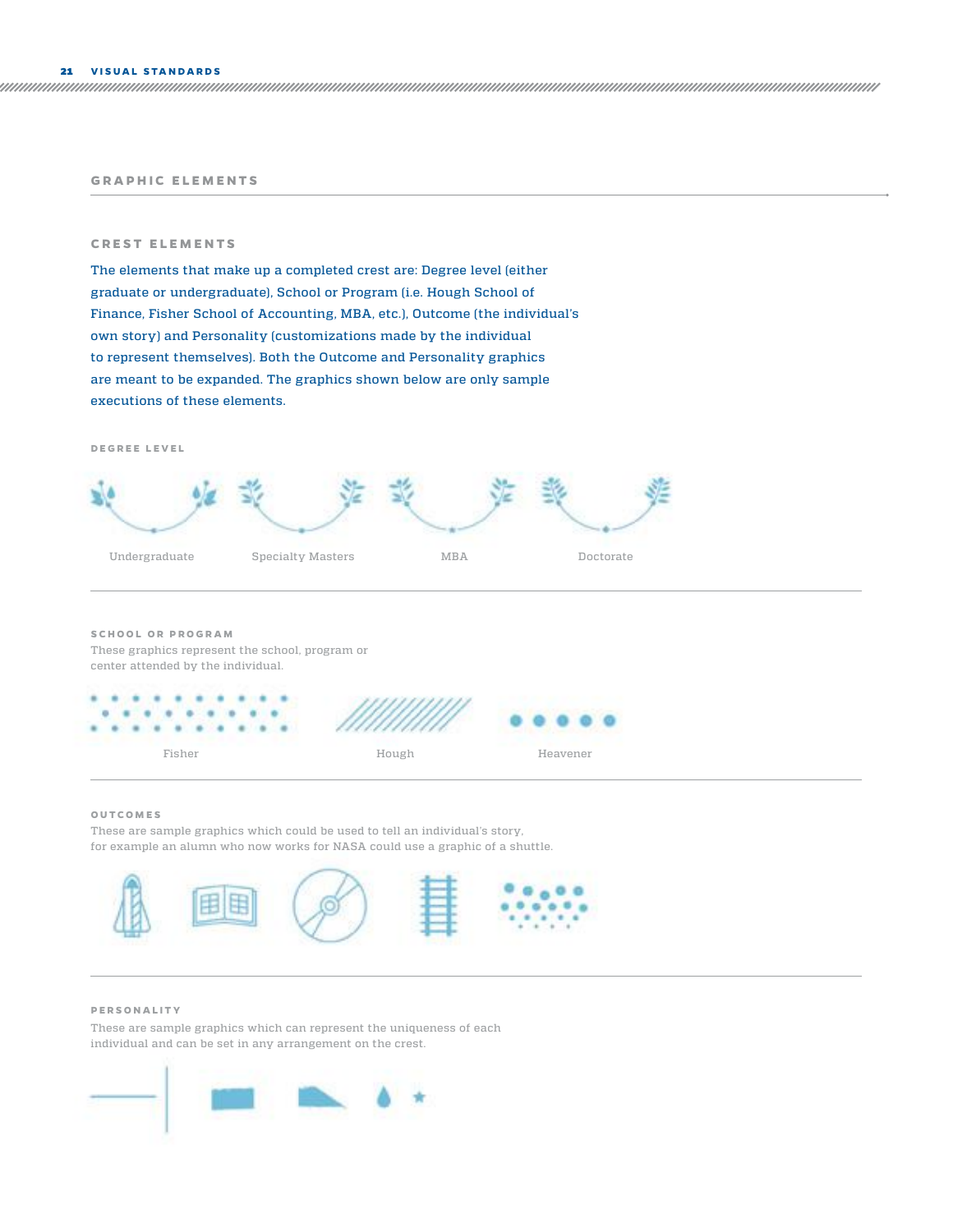#### **GRAPHIC ELEMENTS**

#### **SAMPLE CREST**

Here's an example of a finished crest. This individual completed a Masters in Accounting from the Fisher School of Accounting in 2013 and now works for NASA.

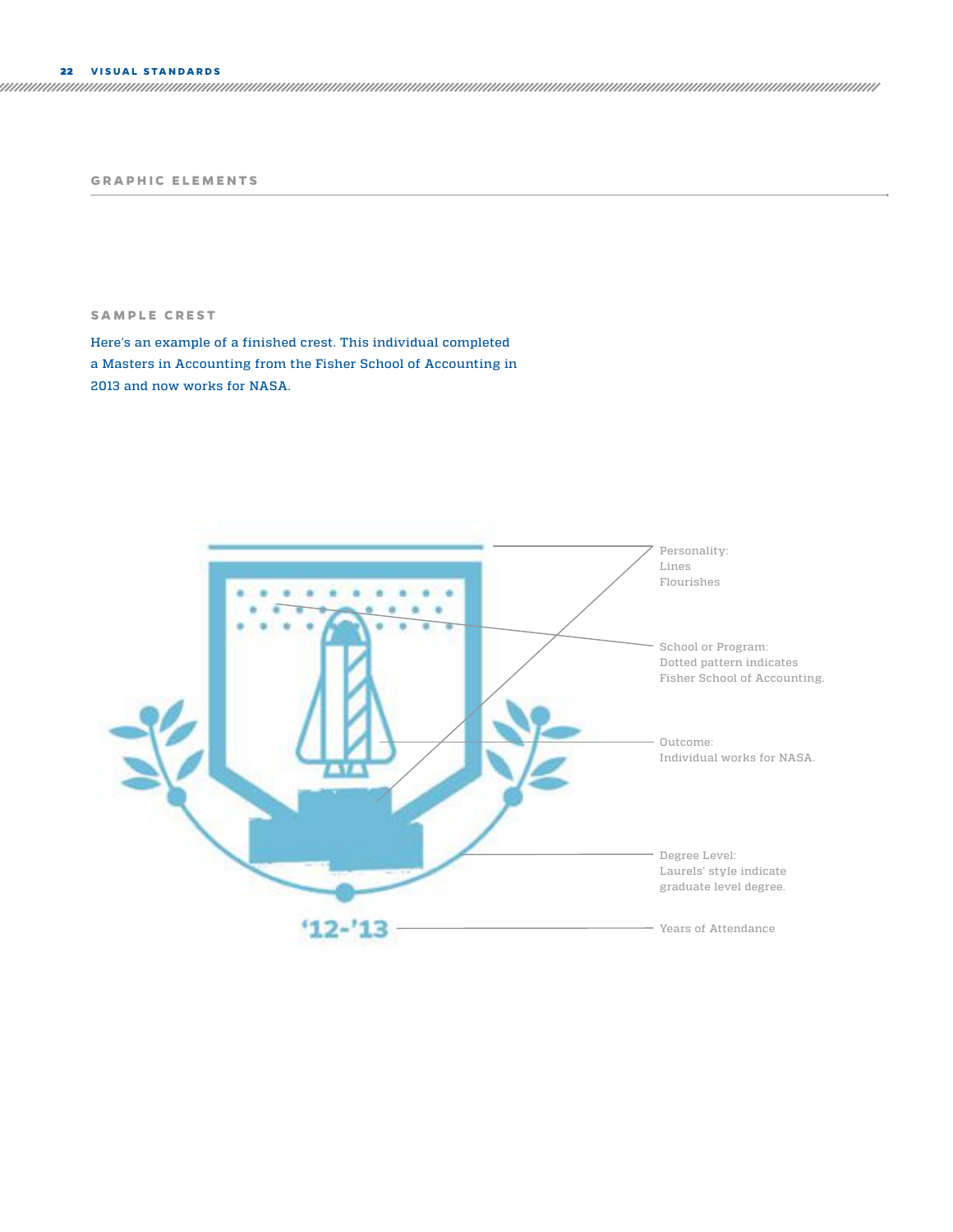#### **L AY E R I N G**

The concept of revealing inner strength or motivation is realized through a layering treatment to imagery. This is achieved through a peeling back or building up effect. Varying the textures and shapes used to create these layers reinforces the meaning behind the narrative.



Peeling away reveals inner depth.



Building up communicates growth.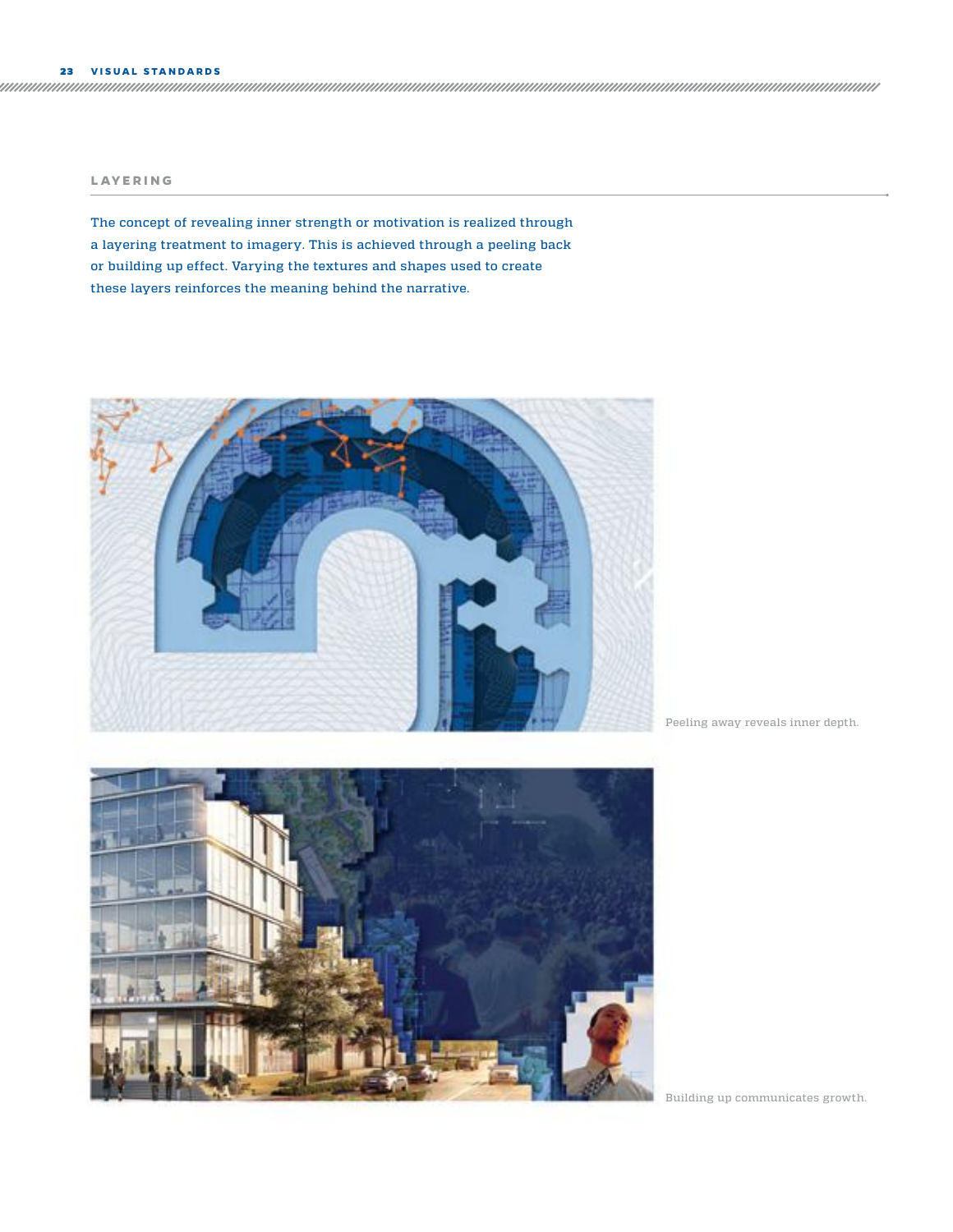#### **BUILDING AND ASSEMBLING**

Personal growth is a primary theme throughout the Warrington brand. We show this through imagery of multiple pieces building into a whole. This is achieved with photo montage and graphic elements.



Both the photography and the grid structure are building in this layout.



Pieces are assembling into a whole graphic element.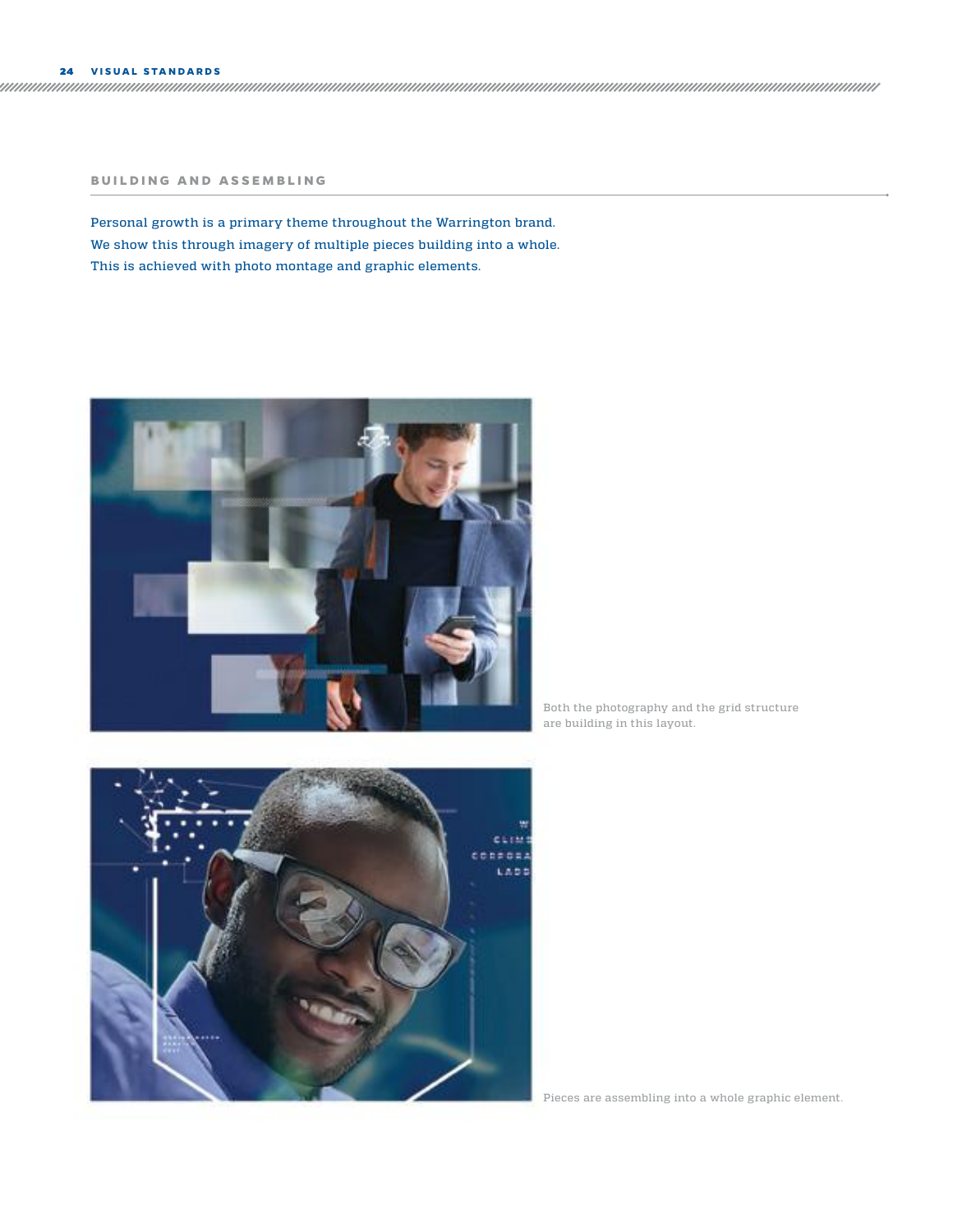#### **WARRINGTON BRAND ART**

**TONE**



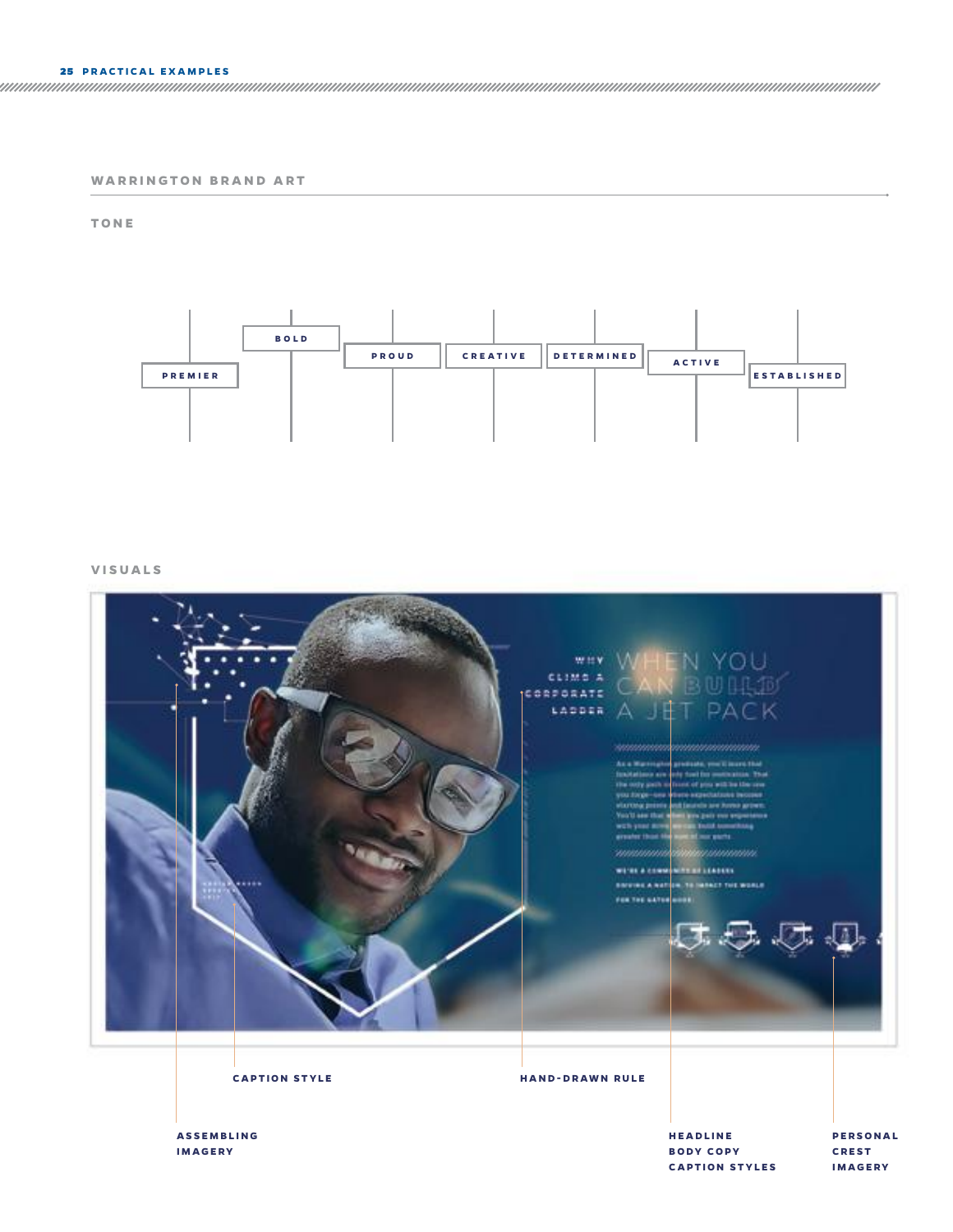#### **HEAVENER BRAND ART**

**TONE**



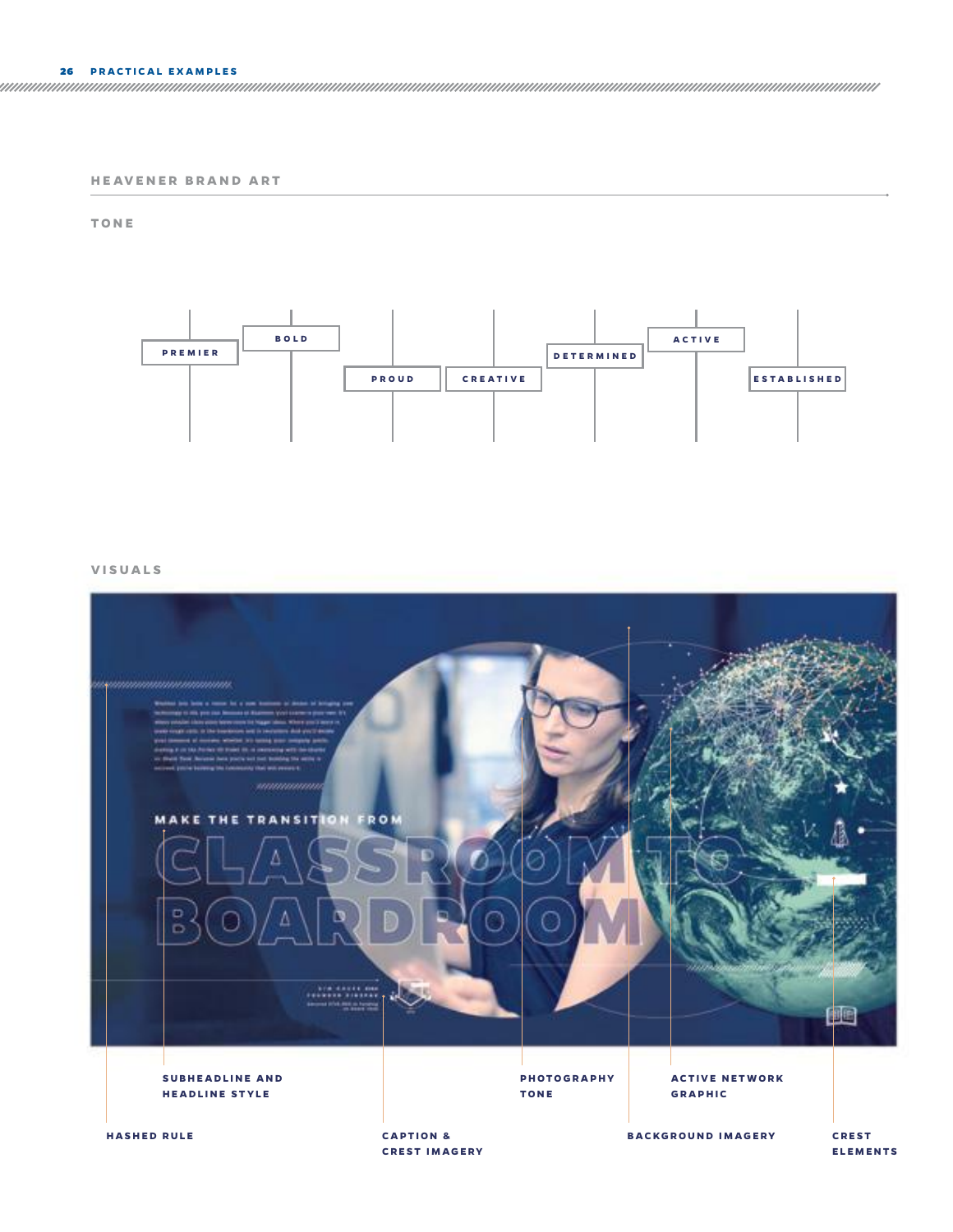#### **FISHER BRAND ART**

**TONE**



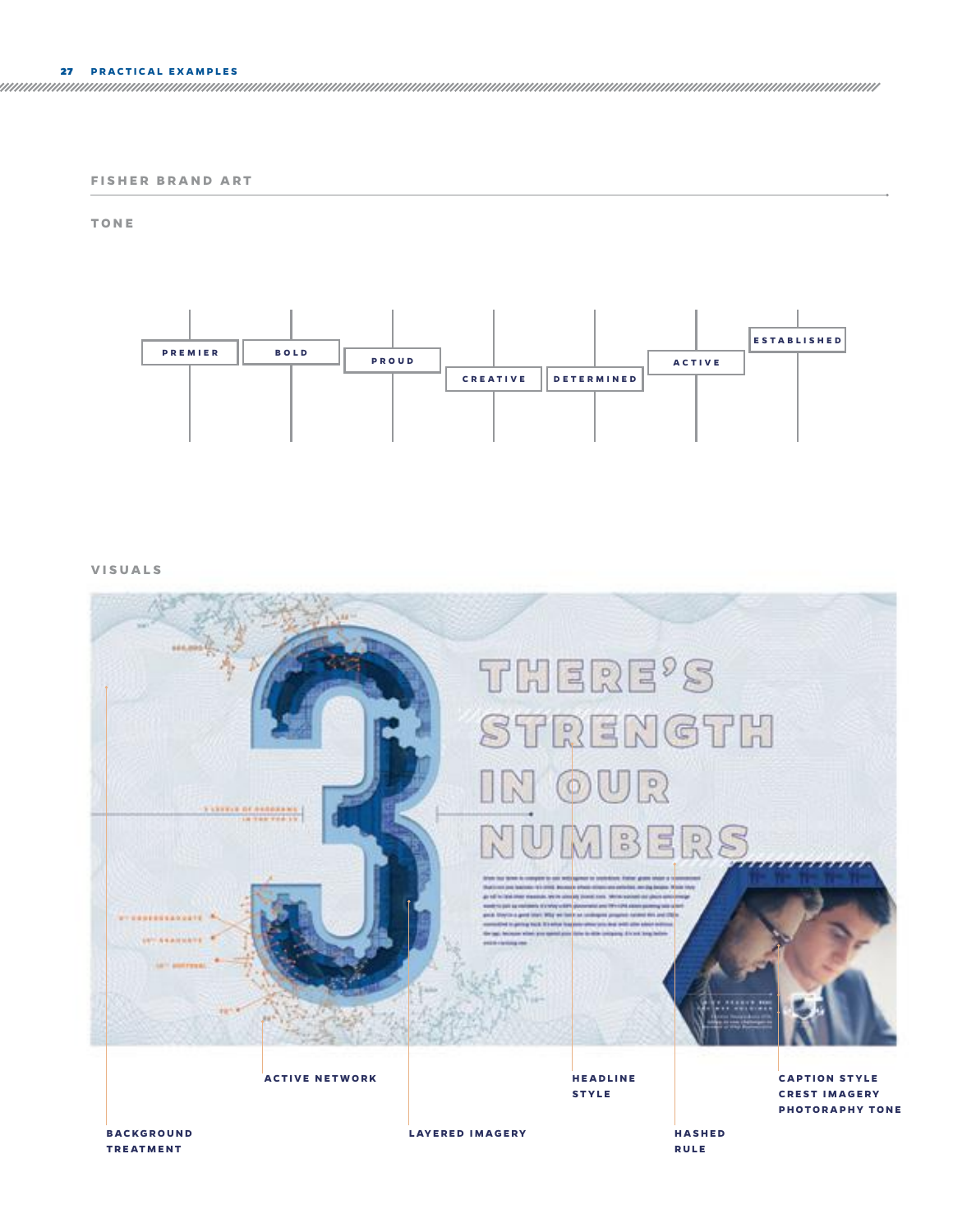#### **HOUGH BRAND ART**

**TONE**



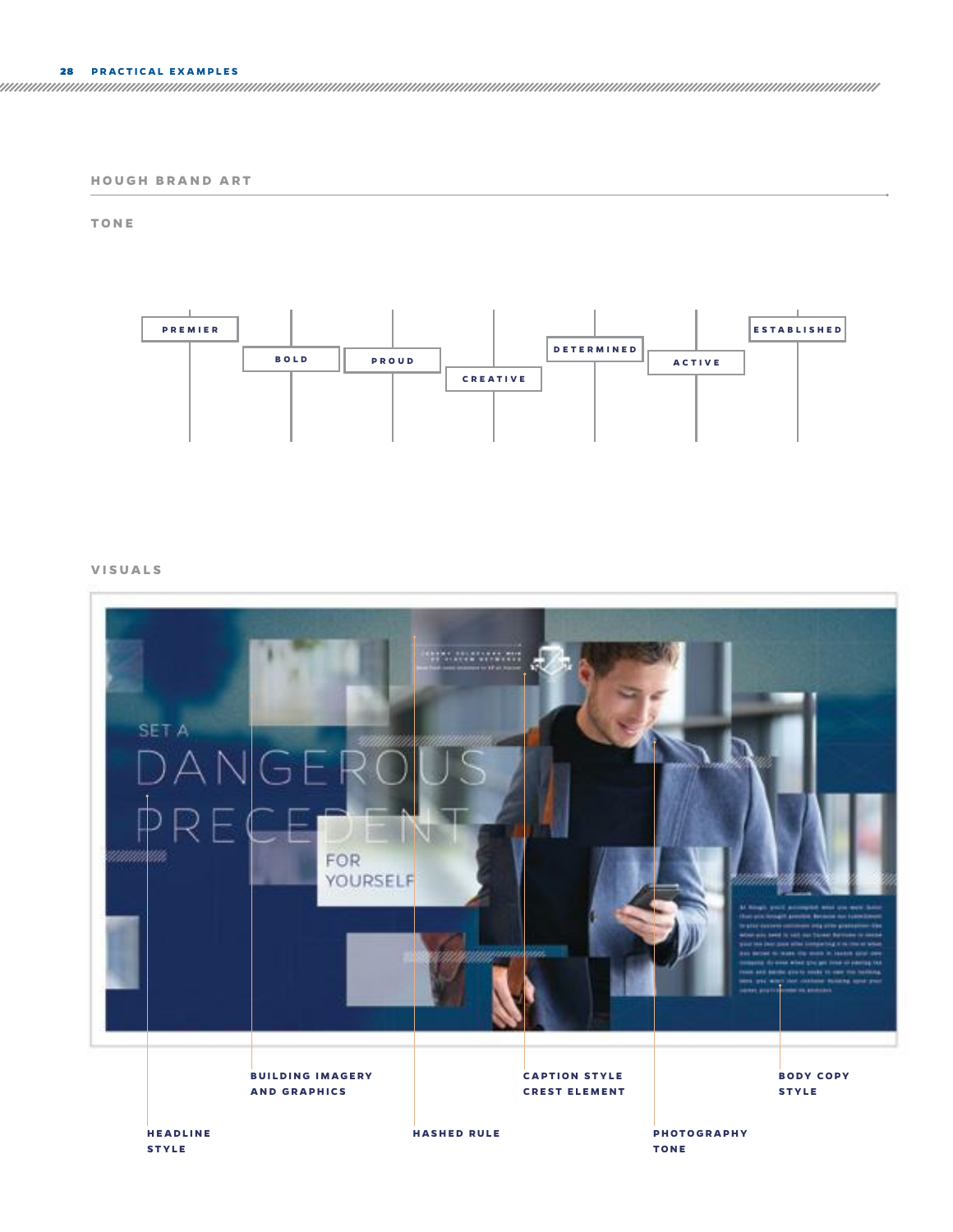#### **MBA PRINT AD**

**TONE**



#### **VISUALS**



This piece was developed under the MBA sub-brand. Refer to the MBA-specific style guide for more information.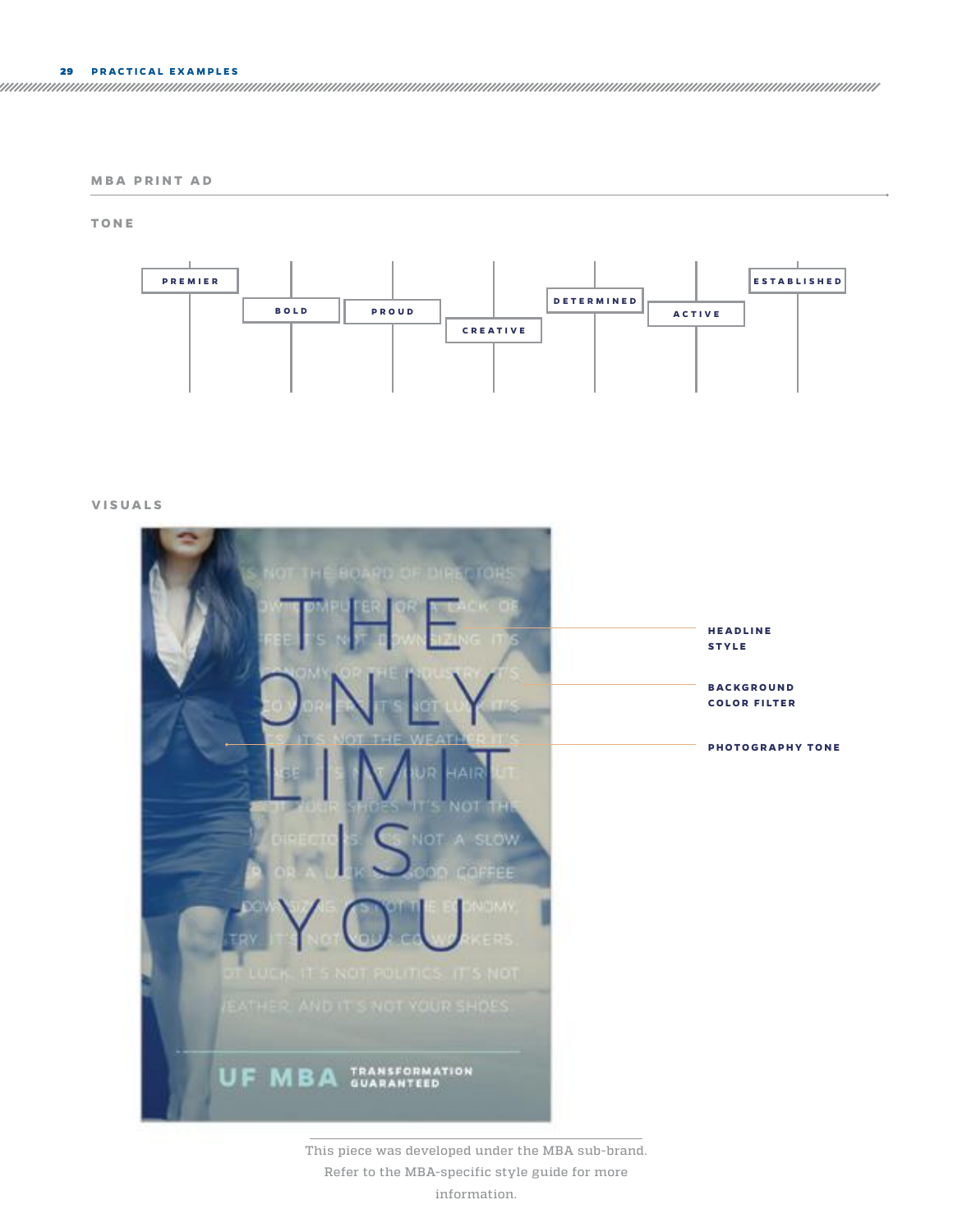#### **BERGSTROM BRAND ART**

**TONE**



**VISUALS**



**L AY E R I N G IMAGERY**

#### **ACTIVE NETWORK**

**BODY COPY STYLE**

**HEADLINE STYLE**

**CAPTION STYLE CREST ELEMENT**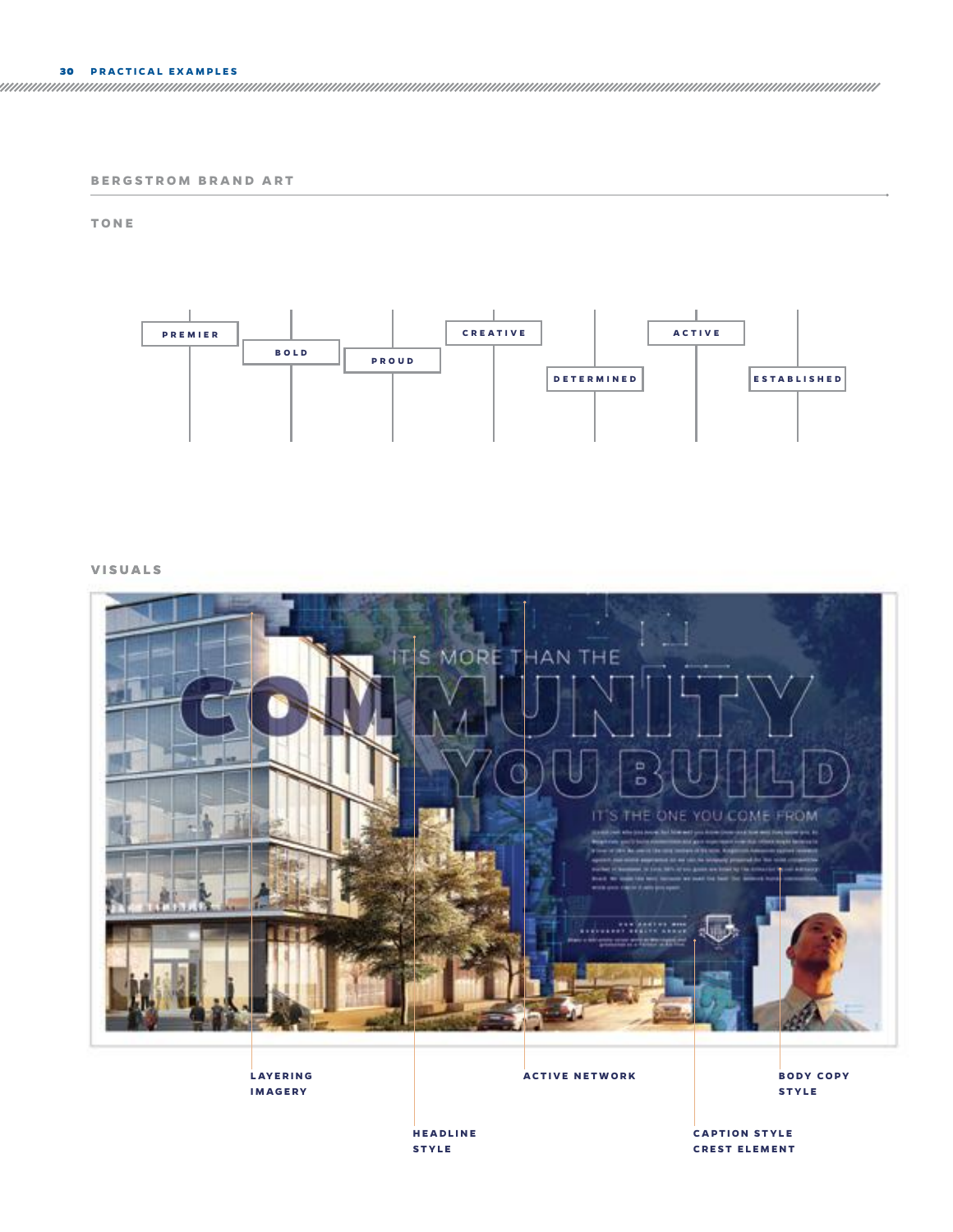#### **FOR INFORMATION REGARDING THIS DOCUMENT, PLEASE CONTACT:**

**John C. Marvin** |Director of Communication Services

352-273-3226

jc.marvin@warrington.ufl.edu

warrington.ufl.edu/IDENTITY